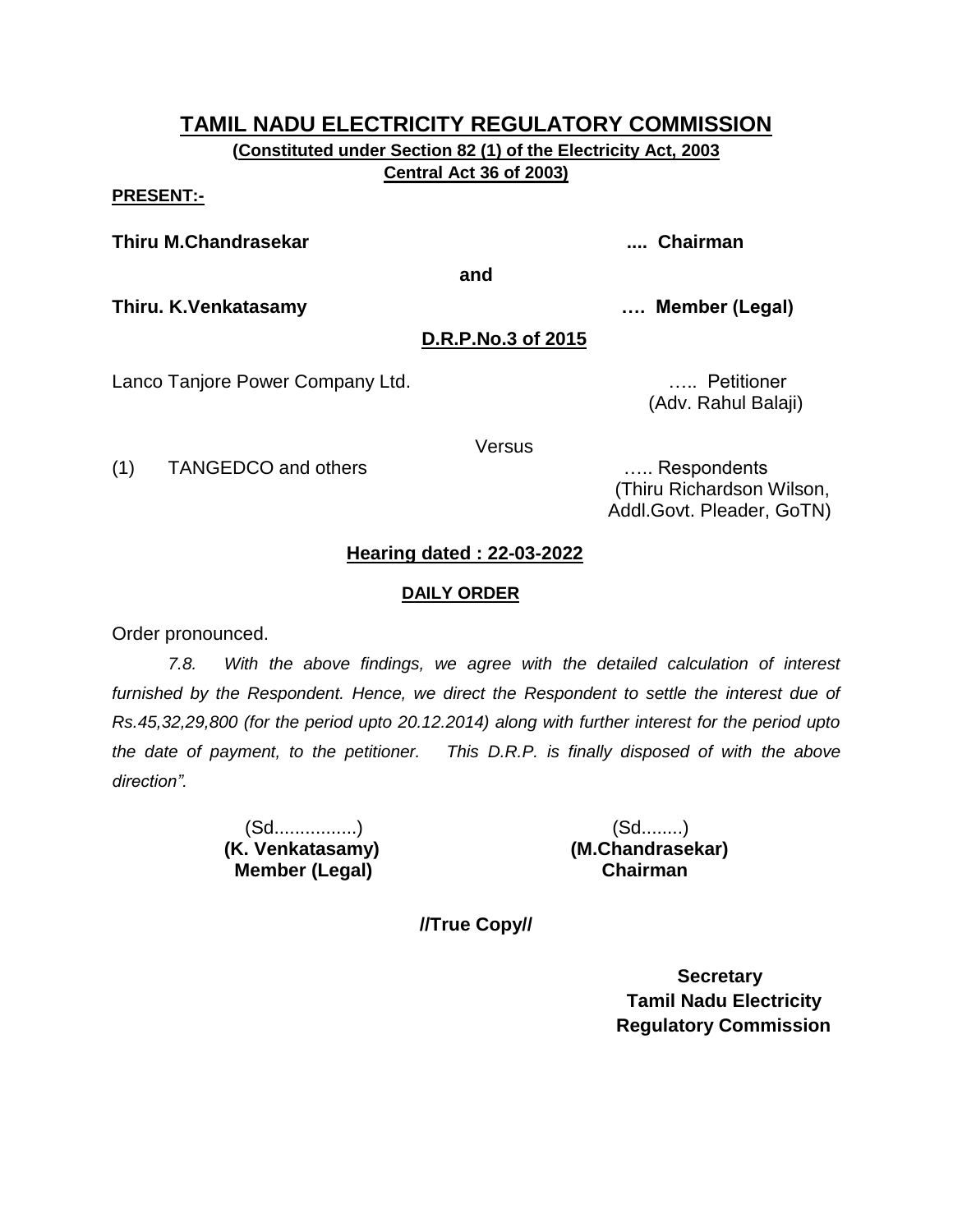**(Constituted under Section 82 (1) of the Electricity Act, 2003 Central Act 36 of 2003)**

#### **PRESENT:-**

**Thiru M.Chandrasekar .... Chairman**

**and**

**Thiru. K.Venkatasamy …. Member (Legal)**

#### **M.P.No.20 of 2020**

Tamil Nadu Spinning Mills Association (TASMA) .... Petitioner

(Adv. R.S.Pandiyaraj)

**Versus** 

CFC/Revenue, TANGEDCO .....Respondent

(Adv.M.Gopinathan)

#### **Hearing held on 22-03-2022**

#### **DAILY ORDER**

Order pronounced.

*11.5. With the above findings on the two issues discussed above, direct the Respondent that - Any internal instruction issued by the TANGEDCO shall have to be in line with the Orders of the Commission.In case any contravention of Orders/Regulations is*  found/pointed out at any level, it has to be rectified immediately on their own. The Respondent *should not take advantage of any such mistakes and wait for same to be pointed out by any of the HT Consumer/their Association. Having been pointed out by the petitioner on specific contravention of the Orders/Regulation, it should have been attended to by the Respondent immediately. The consumers should not be forced to approach the Commission on everysuch occasion for remedy.As the Respondent issued instruction for rectification of error and directed field officials to effect refund, it is seen that most of requests of refund of Scheduling & System operation charges have already been settled by the Respondent during the course of hearing itself, hence we are not ordering for any action under Section 142 of the Electricity Act 2003; however, if any of such non-compliance/violation of Orders is brought to the knowledge of the Commission in future action will be initiated under Section 142.* 

*With these directions, this petition is disposed of.*

 (Sd................) (Sd........) **Member (Legal)** 

**(K. Venkatasamy) (M.Chandrasekar)**

**//True Copy//**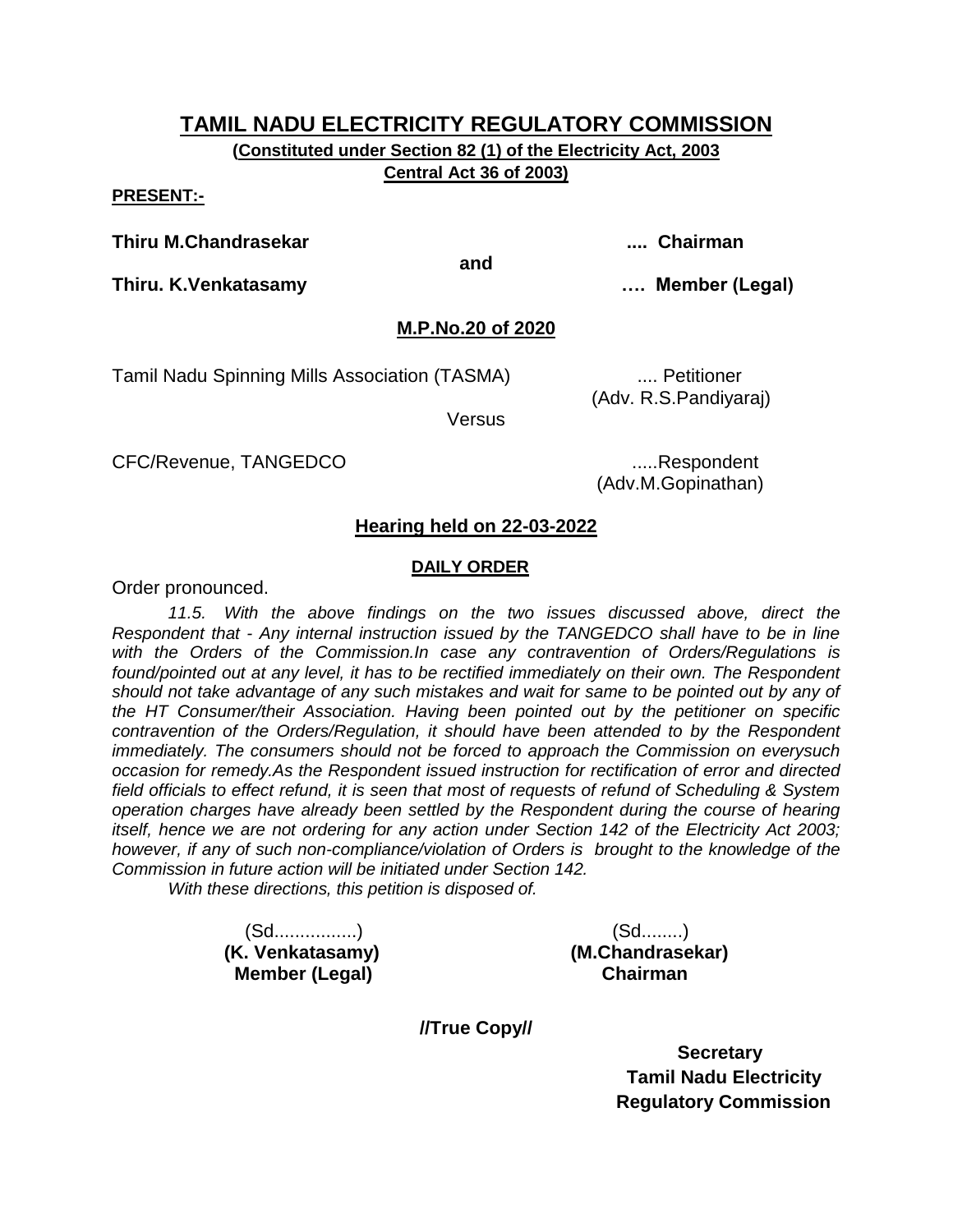**(Constituted under Section 82 (1) of the Electricity Act, 2003 Central Act 36 of 2003)**

**PRESENT:-**

**Thiru M.Chandrasekar .... Chairman**

**and**

**Thiru. K.Venkatasamy …. Member (Legal)**

**M.P.No.5 of 2021**

CFC/Deposits & Documentation, TANGEDCO .... Petitioner

Versus

M/s.OPG Energy Pvt. Limited **Energy Pullet Englisher 20** metabolism and metabolism and metabolism and metabolism

(Adv. M. Gopinathan )

(Adv.Rahul Balaji)

### **Hearing held on 22-03-2022**

#### **DAILY ORDER**

Order pronounced.

"In view of the above, the **proportionality test is not applicable to SPV.**  Hence, there is no justification on the part of the Petitioner to claim Cross Subsidy Charge for the Financial Year 2019-20 from the Respondent based on the data collected for the Financial Year 2018-19.

With this, the petition is dismissed".

 **Member (Legal) Chairman**

 (Sd................) (Sd........) **(K. Venkatasamy) (M.Chandrasekar)**

**//True Copy//**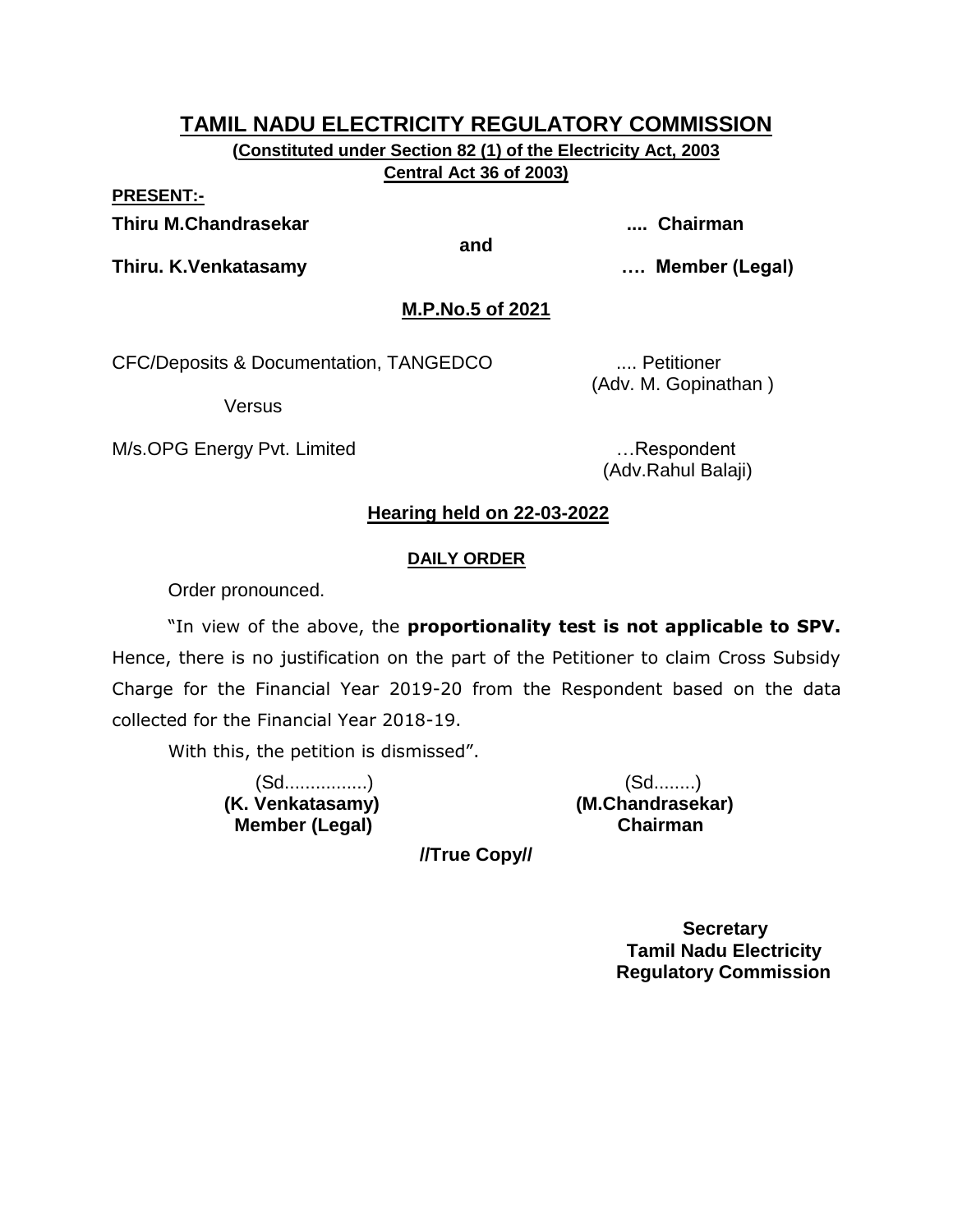**(Constituted under Section 82 (1) of the Electricity Act, 2003 Central Act 36 of 2003)**

#### **PRESENT:-**

#### **Thiru M.Chandrasekar .... Chairman**

**and**

**Thiru. K.Venkatasamy …. Member (Legal)**

**M.P.No.22 of 2021**

CFC/Deposits & Documentation, TANGEDCO .... Petitioner

(Adv.M.Gopinathan)

**Versus** (i) M/s.Suryadev Alloys & Power Pvt. Limited & 67 others …. Respondents

(Adv.R.S.Pandiyaraj for R-1 & M/s.Sarvabhauman Associates for R-27 & M/s.King & Partridge for R-8, R-13 & R-14)

### **Hearing held on 22-03-2022**

#### **DAILY ORDER**

Order pronounced.

"As far as the twin criteria of Ownership and Consumption as per Rule 3 of the Electricity Rules, 2005, is satisfied by the Respondent, the Petitioner need not go beyond the requirement of such rules and declare that the Respondent is not satisfied the CGP requirement and levy Cross Subsidy Surcharge on the Respondent. With these observations, the petition is dismissed".

 **Member (Legal) Chairman**

 (Sd................) (Sd........) **(K. Venkatasamy) (M.Chandrasekar)**

**//True Copy//**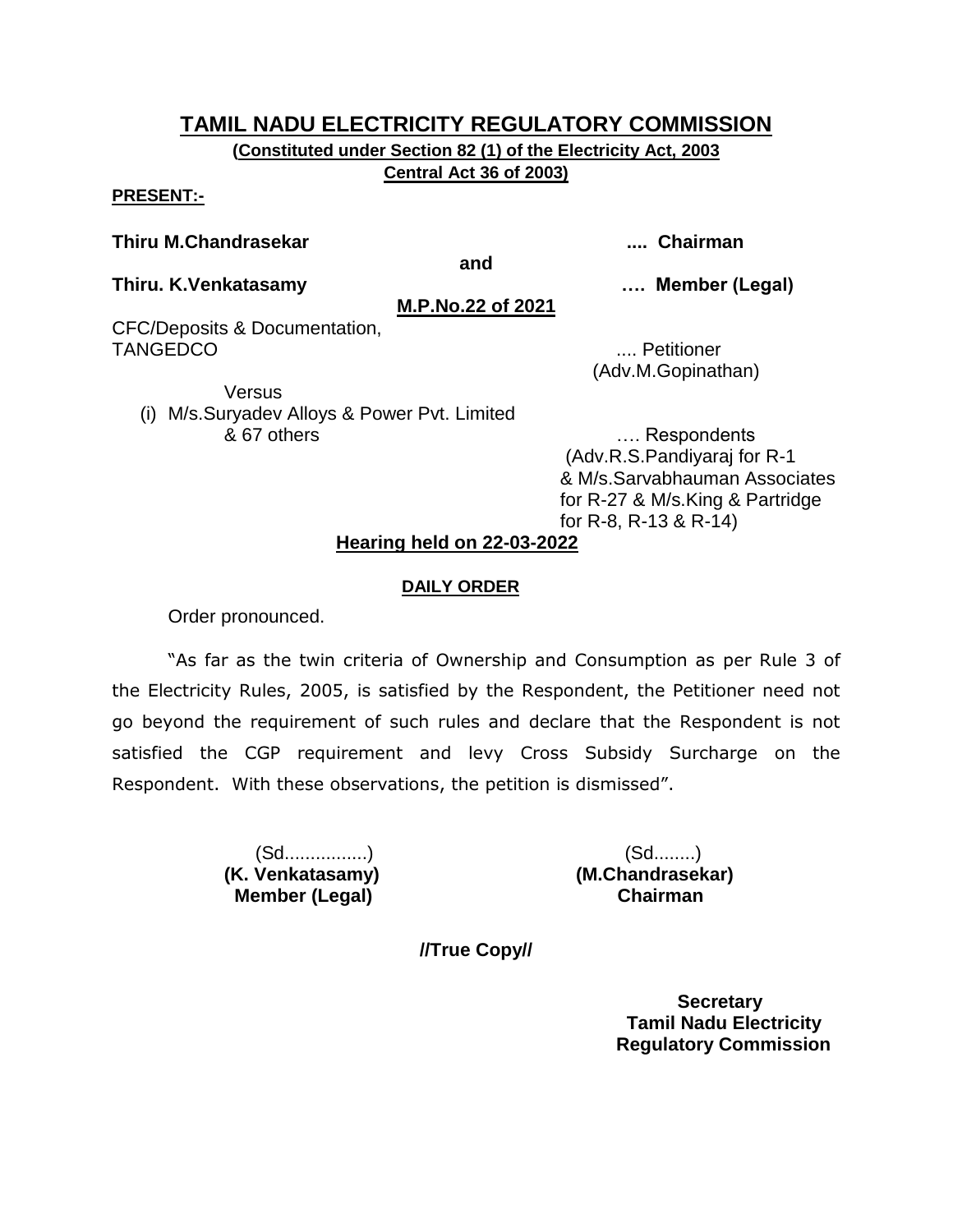**(Constituted under Section 82 (1) of the Electricity Act, 2003 Central Act 36 of 2003)**

**PRESENT:-**

**Thiru M.Chandrasekar .... Chairman**

**and**

**Thiru. K.Venkatasamy …. Member (Legal)**

#### **M.P.No.12 of 2022**

CE/PPP, TANGEDCO .....Petitioner

(Adv.M.Gopinathan)

#### **Hearing held on 22-03-2022**

#### **DAILY ORDER**

Thiru.M.Gopinathan, Standing Counsel for TANGEDCO appeared. Brief arguments heard. Petition admitted. Commission allowed the petitioner to go ahead with the proposal for procurement with a condition that there shall be no restriction on competition to obtain the lowest rates. The case is adjourned to 12.04.2022 for reporting status.

> (Sd................) (Sd........) **(K. Venkatasamy) (M.Chandrasekar) Member (Legal)**

**//True Copy//**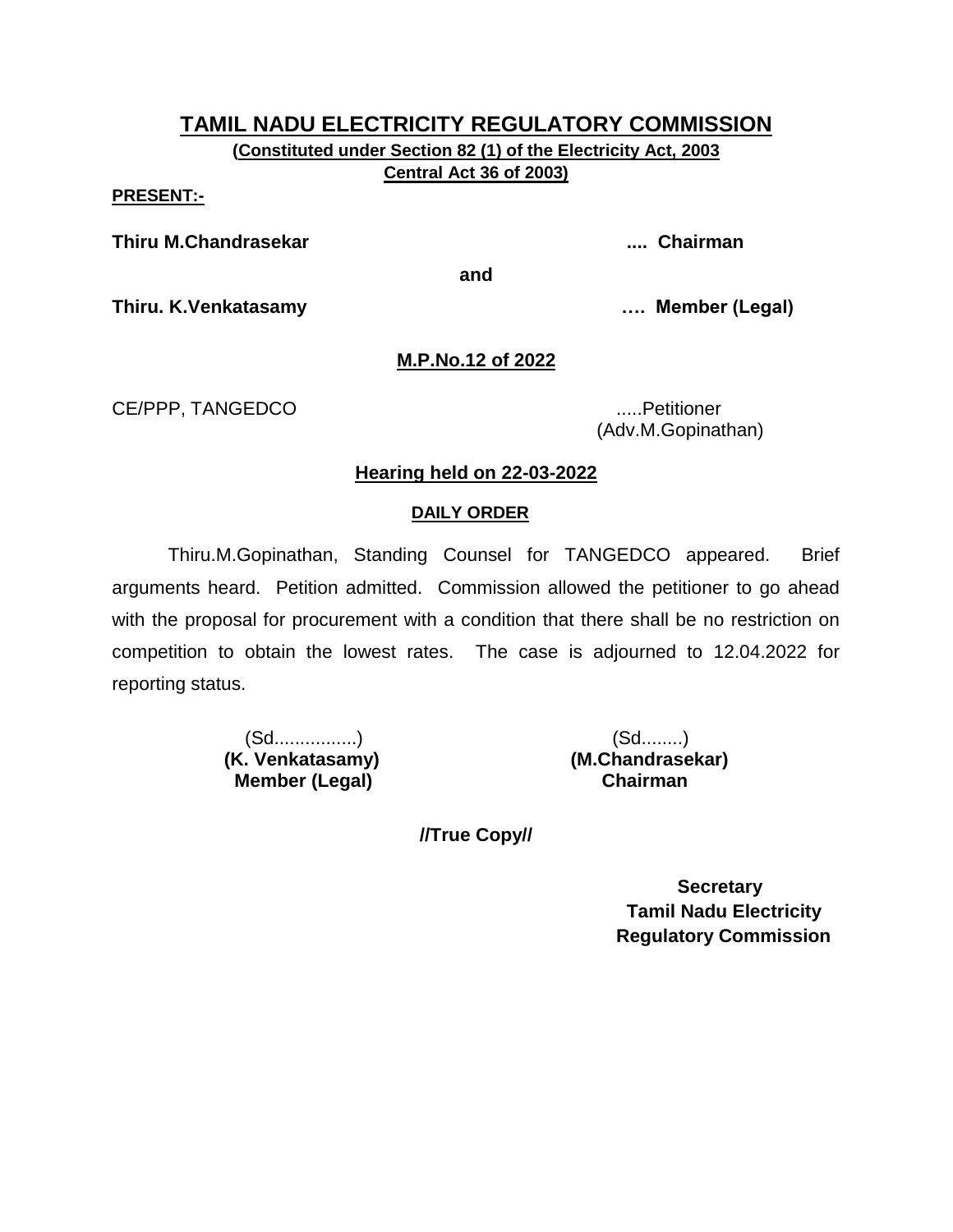**(Constituted under Section 82 (1) of the Electricity Act, 2003 Central Act 36 of 2003)**

#### **PRESENT:-**

**Thiru M.Chandrasekar .... Chairman**

**and**

**Thiru. K.Venkatasamy …. Member (Legal)**

#### **I.A.No.1 of 2022 In D.R.P.No.8 of 2022**

M/s.Solitaire BTN Solar Pvt. Limited ..... Petitioner

(M/s.HSA Advocates)

**Versus** 

(i) CMD/TANGEDCO

(ii) CE/NCES, TANGEDCO ….. Respondents

(Adv.M.Gopinathan)

### **Hearing held on 22-03-2022**

#### **DAILY ORDER**

Thiru.Hemant Sahai, Advocate from M/s.HSA Advocates appeared for the petitioner. Thiru.M.Gopinathan, Standing Counsel for TANGEDCO appeared. The counsel for the petitioner has prayed to pass interim order for release of immediate relief of Rs.13.56 crores and the remaining amount within a short period. The counsel for TANGEDCO sought to file counter affidavit and thereafter release the payment after verifying the claim of the petitioner. Meanwhile, the Commission directed TANGEDCO to release interim payment and to file the counter before 29.03.2022. Petition admitted. The case is adjourned to 29.03.2022 for filing counter and for compliance report.

> (Sd................) (Sd........) **(K. Venkatasamy) (M.Chandrasekar) Member (Legal) Chairman**

**//True Copy//**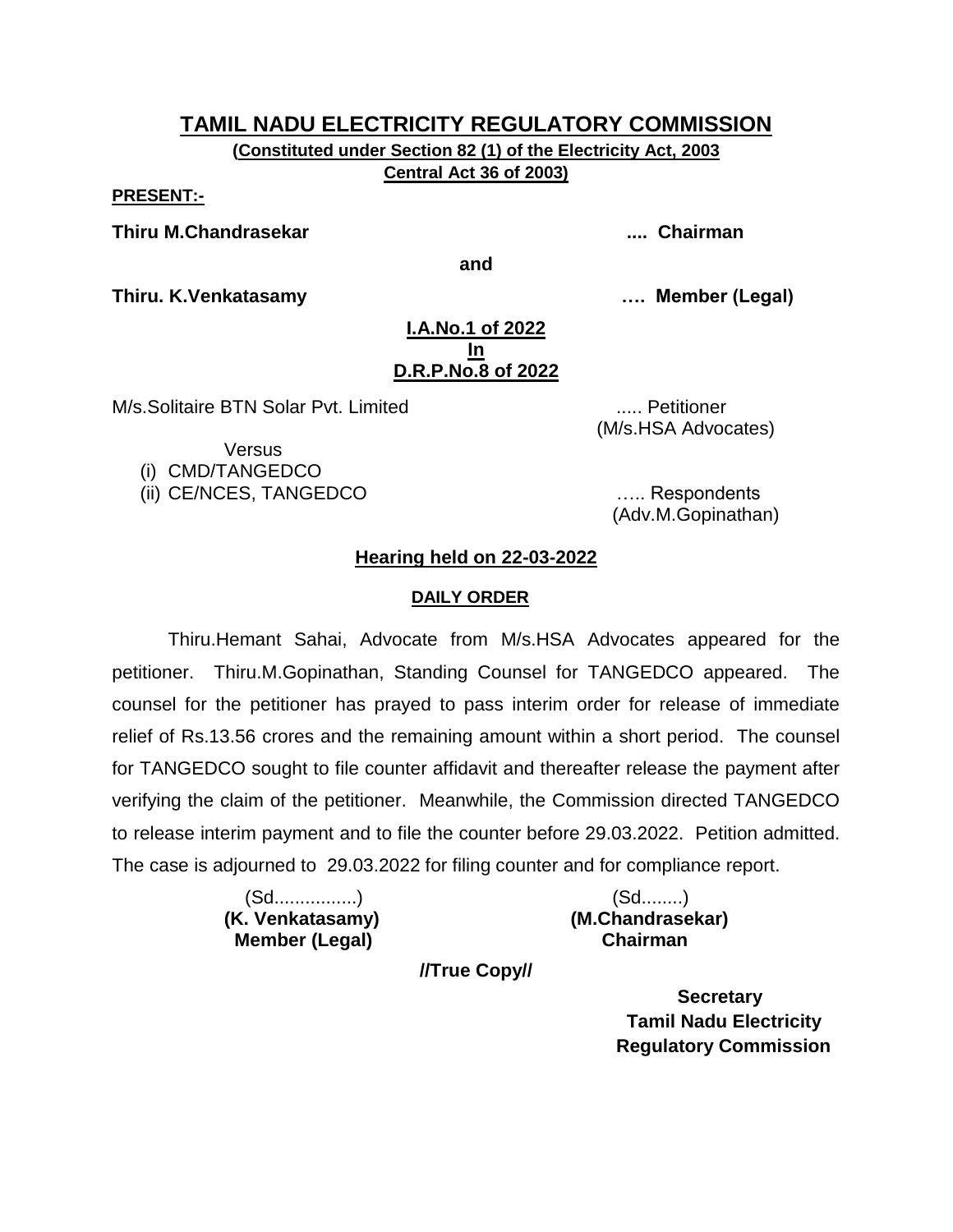**(Constituted under Section 82 (1) of the Electricity Act, 2003 Central Act 36 of 2003)**

**PRESENT:-**

**Thiru M.Chandrasekar .... Chairman**

**Thiru. K.Venkatasamy …. Member (Legal)**

#### **M.P.No.11 of 2022**

**and**

Power Engineers Society of Tamil Nadu (PESOT) ..... Petitioner

(Rep. by its President)

**Versus** 

(i) CMD/TANGEDCO

(ii) M/s.PPN Power Generating Co. Pvt. Limited ….. Respondents

(Adv.M.Gopinathan for R-1 Adv.Rahul Balaji for R-2)

#### **Hearing held on 22-03-2022**

#### **DAILY ORDER**

Thiru.S.Gandhi, President represented Power Engineers Society of Tamil Nadu (PESOT). Thiru.M.Gopinathan, Standing Counsel for TANGEDCO appeared. Thiru.Rahul Balaji, Advocate appeared for M/s.PPN Power Generating Co. Pvt. Limited (R-2). Brief arguments of the both side heard. The counsel for the Respondent-2 raised the issue of maintainability of the petition and sought to file reply. Commission directed R-1 and R-2 to file counter on the maintainability of the petition and also further directed TANGEDCO (R-1) to file affidavit containing the details of the payment made so far to the R-2. The case is adjourned to 26.04.2022 for filing counter on the maintainability of the petition by R-1 & R-2 and filing of affidavit by R-1.

> (Sd............) (Sd........) **(K. Venkatasamy) (M.Chandrasekar) Member (Legal) Chairman**

**//True Copy//**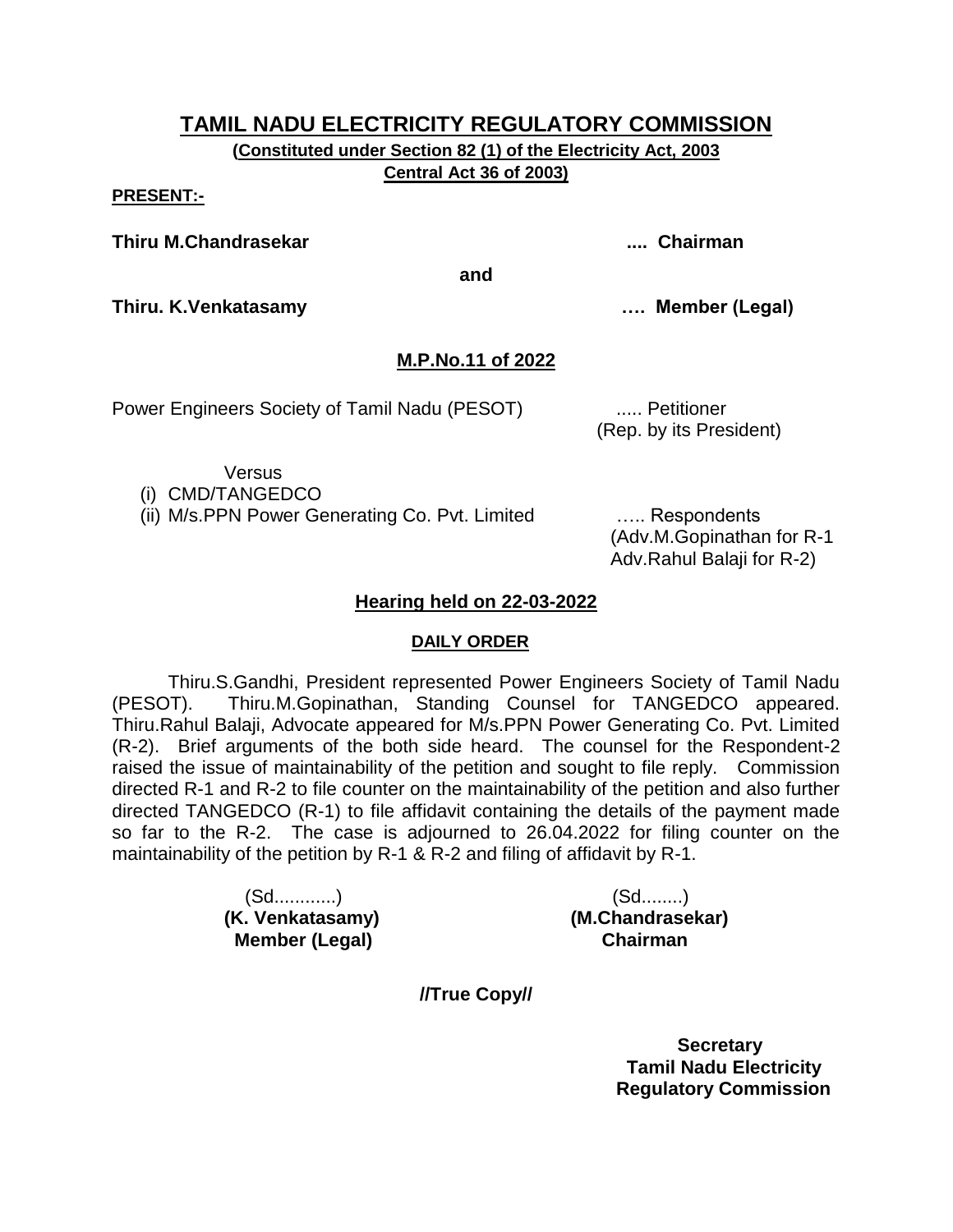**(Constituted under Section 82 (1) of the Electricity Act, 2003 Central Act 36 of 2003)**

**PRESENT:-**

**Thiru M.Chandrasekar .... Chairman**

**Thiru. K.Venkatasamy …. Member (Legal)**

#### **R.P. No.1 of 2022 In M.P.No.2 of 2021 & Ors.**

CE/Commercial, TANGEDCO ….. Petitioner

(Thiru.Richardson Wilson, Addl.Government Pleader)

**Versus** (i) Tmt. Tara Murali & ors. ….. Respondents

(Adv. Arun Anbumani for R-1, Adv.R.S.Pandiyaraj for R-2 to R-6 & Adv.Rahul Balaji for R-7)

# **Hearing dated : 22-03-2022**

#### **DAILY ORDER**

Thiru.Richardson Wilson, Additional Government Pleader appeared for TANGEDCO. Ms.Madhumitha Nataraj, Junior to Thiru.Arun Anbumani, Advocate appeared for R-1. Thiru.S.P.Parthasarathy, Advocate appeared for R-2 to R-6. Thiru.Rahul Balaji, Advocate appeared for R-7. Counter affidavit filed by R-7. The counsel for R-2 to R-6 submitted that the counter affidavit would be filed today. Counter affidavit to be filed by R-1. The counsel for TANGEDCO submitted that the order of the Commission in the matter of effecting service connections has been complied and memo has been filed in this regard. At the request by the counsels for the respondents, the case is adjourned to 19.04.2022 for arguments.

> (Sd............) (Sd........)  **Member (Legal) Chairman**

**(K. Venkatasamy) (M.Chandrasekar)**

**//True Copy//**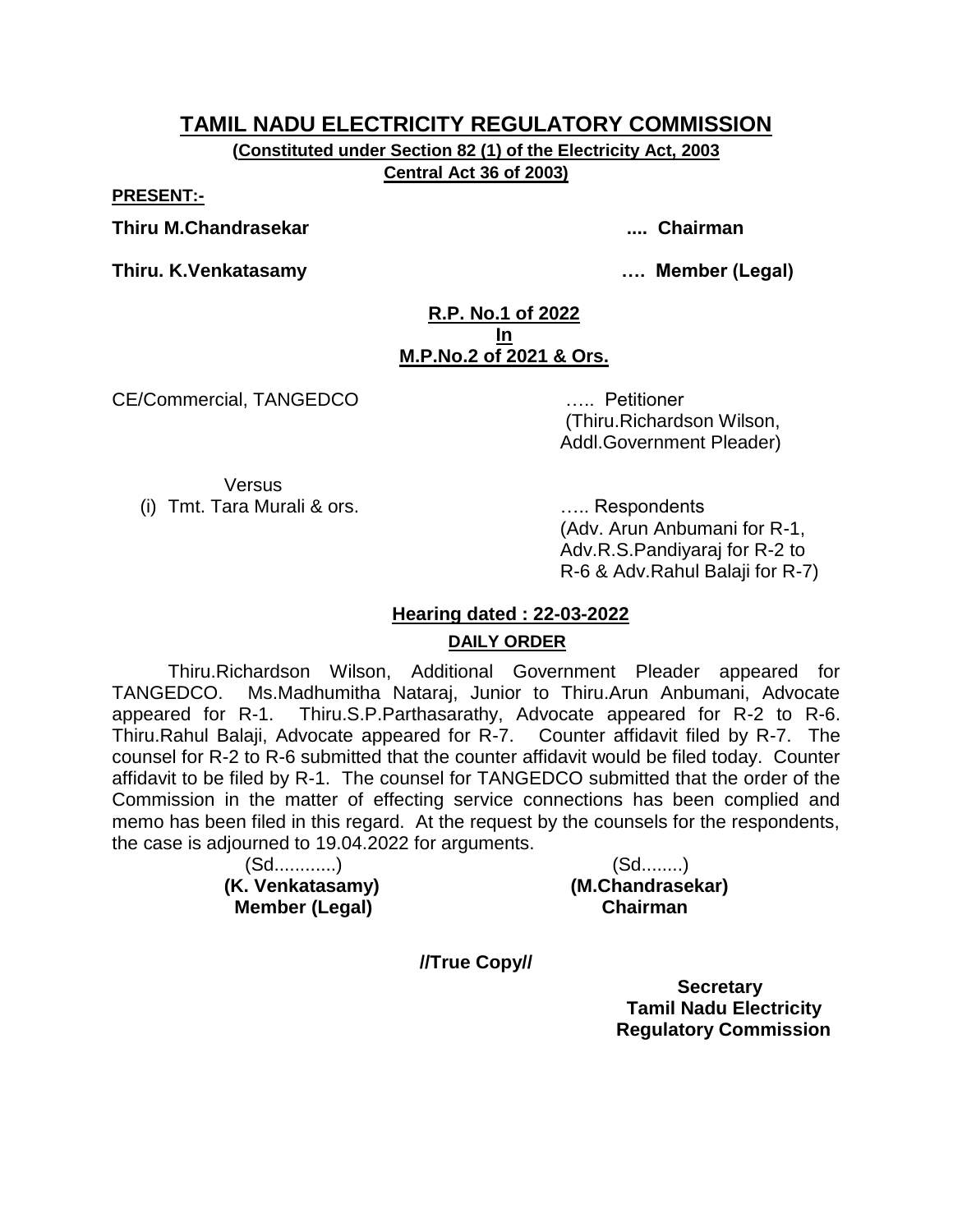**(Constituted under Section 82 (1) of the Electricity Act, 2003 Central Act 36 of 2003)**

**PRESENT:-**

**Thiru M.Chandrasekar .... Chairman**

**Thiru. K.Venkatasamy …. Member (Legal)**

#### **R.P.No.2 of 2022 in D.R.P.No.27 of 2013**

M/s.Techno Electric & Engg. Co. Limited .... Petitioner

(Adv. Rahul Balaji )

**Versus** 

(i) CMD/TANGEDCO

(ii) CMD/TANTRANSCO …. Respondents (Adv.M.Gopinathan for TANGEDCO & Adv.V.Anil Kumar for TANTRANSCO)

# **Hearing held on 22-03-2022**

# **DAILY ORDER**

Thiru.Rahul Balaji, Advocate appeared for the petitioner. Thiru.M.Gopinathan, Standing Counsel for TANGEDCO appeared and sought two weeks time for filing counter. The case is adjourned to 12-04-2022 for filing counter on the admissibility of the petition as well as merits.

> (Sd............) (Sd........) **(K. Venkatasamy) (M.Chandrasekar) Member (Legal) Chairman**

**//True Copy//**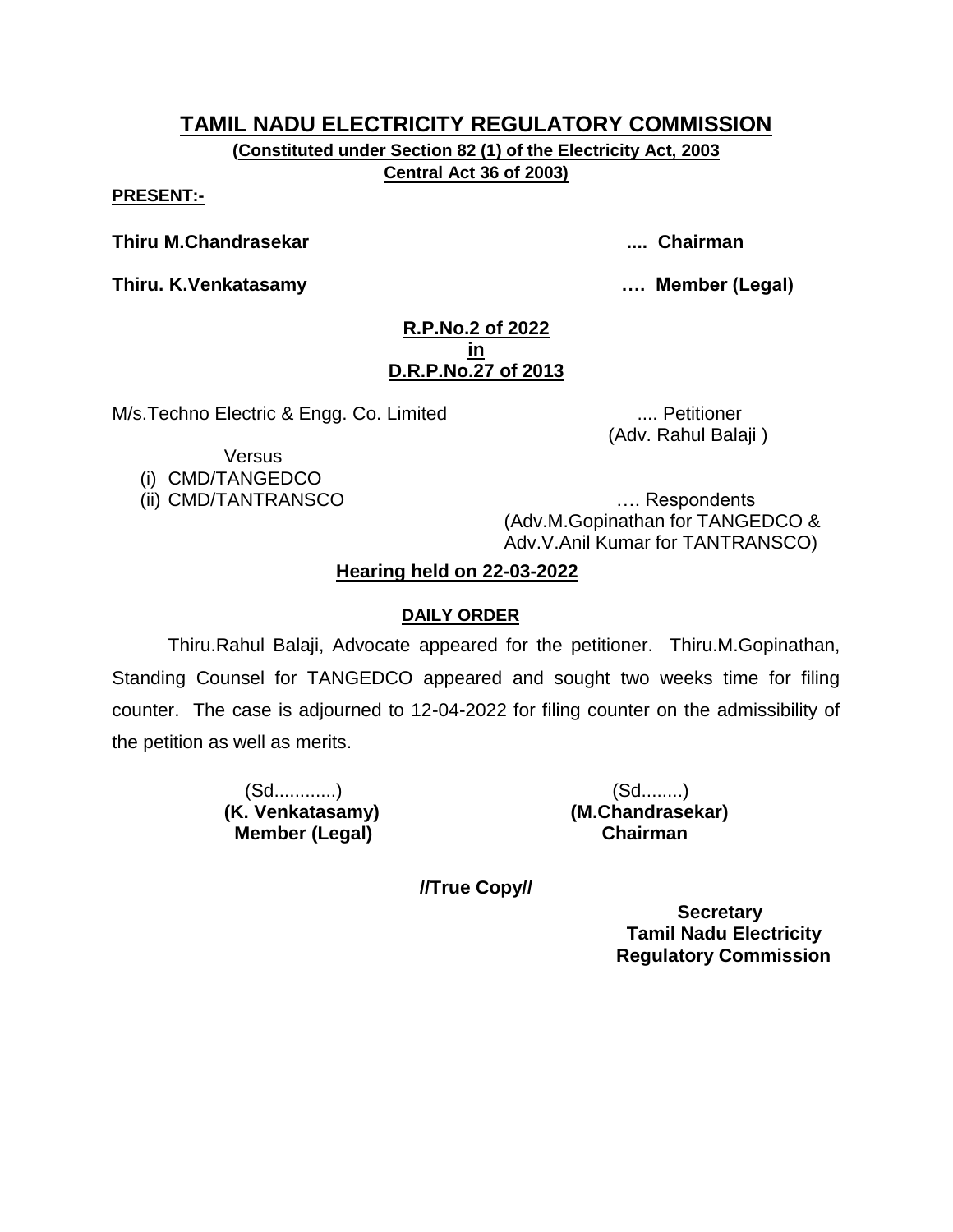**(Constituted under Section 82 (1) of the Electricity Act, 2003 Central Act 36 of 2003)**

#### **PRESENT:-**

**Thiru M.Chandrasekar .... Chairman**

**Thiru. K.Venkatasamy …. Member (Legal)**

# **D.R.P.No.1 of 2022**

M/s. Velathal Spinning Mills Pvt. Limited .... Petitioner

**Versus** 

i) CMD / TANGEDCO & Ors. **EXECUTE:** 1. Respondents

(Adv.R.S.Pandiyaraj )

(Adv.M.Gopinathan)

# **Hearing held on 22-03-2022**

# **DAILY ORDER**

Thiru.S.P.Parthasarathy, Advocate appeared for the petitioner and sought time for filing rejoinder. Thiru.M.Gopinathan, Standing Counsel for TANGEDCO appeared. At the request of the petitioner side, the case is adjourned to 12.04.2022 for filing rejoinder.

> (Sd............) (Sd........)  **Member (Legal) Chairman**

**(K. Venkatasamy) (M.Chandrasekar)**

**//True Copy//**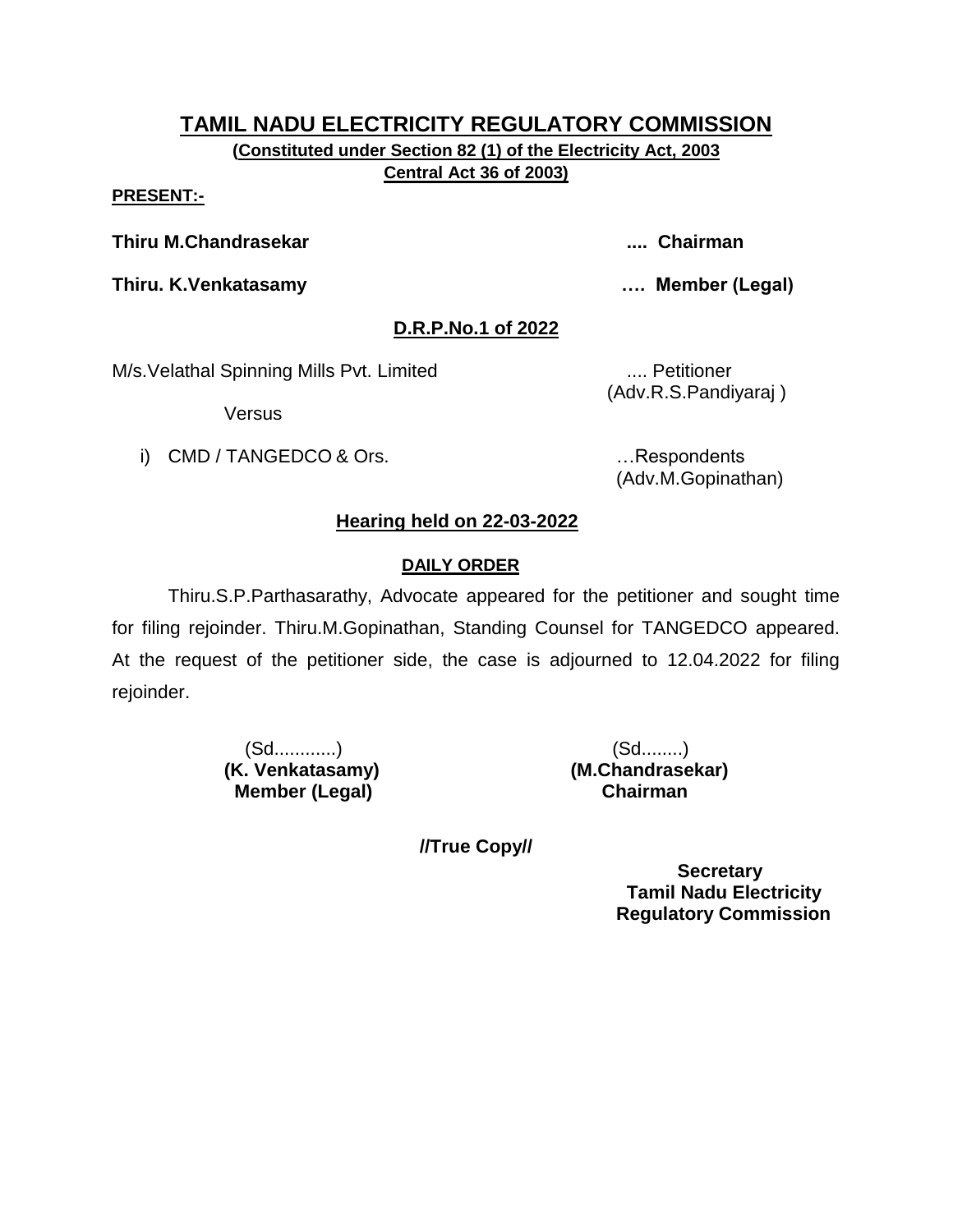**(Constituted under Section 82 (1) of the Electricity Act, 2003 Central Act 36 of 2003)**

#### **PRESENT:-**

**Thiru M.Chandrasekar .... Chairman**

**Thiru. K.Venkatasamy …. Member (Legal)**

### **D.R.P. No.18 of 2021**

M/s.Amarjothi Spinning Mills Limited ….. Petitioner

(Adv. R.S.Pandiyaraj)

**Versus** (i) CMD/TANGEDCO & Ors. ….. Respondents

(Adv.M.Gopinathan)

# **Hearing dated : 22-03-2022**

# **DAILY ORDER**

Thiru.S.P.Parthasarathy, Advocate appeared for the petitioner and sought time for filing rejoinder. Thiru.M.Gopinathan, Standing Counsel for TANGEDCO appeared. At the request of the petitioner side, the case is adjourned to 12.04.2022 for filing rejoinder.

> (Sd............) (Sd........)  **Member (Legal) Chairman**

**(K. Venkatasamy) (M.Chandrasekar)**

**//True Copy//**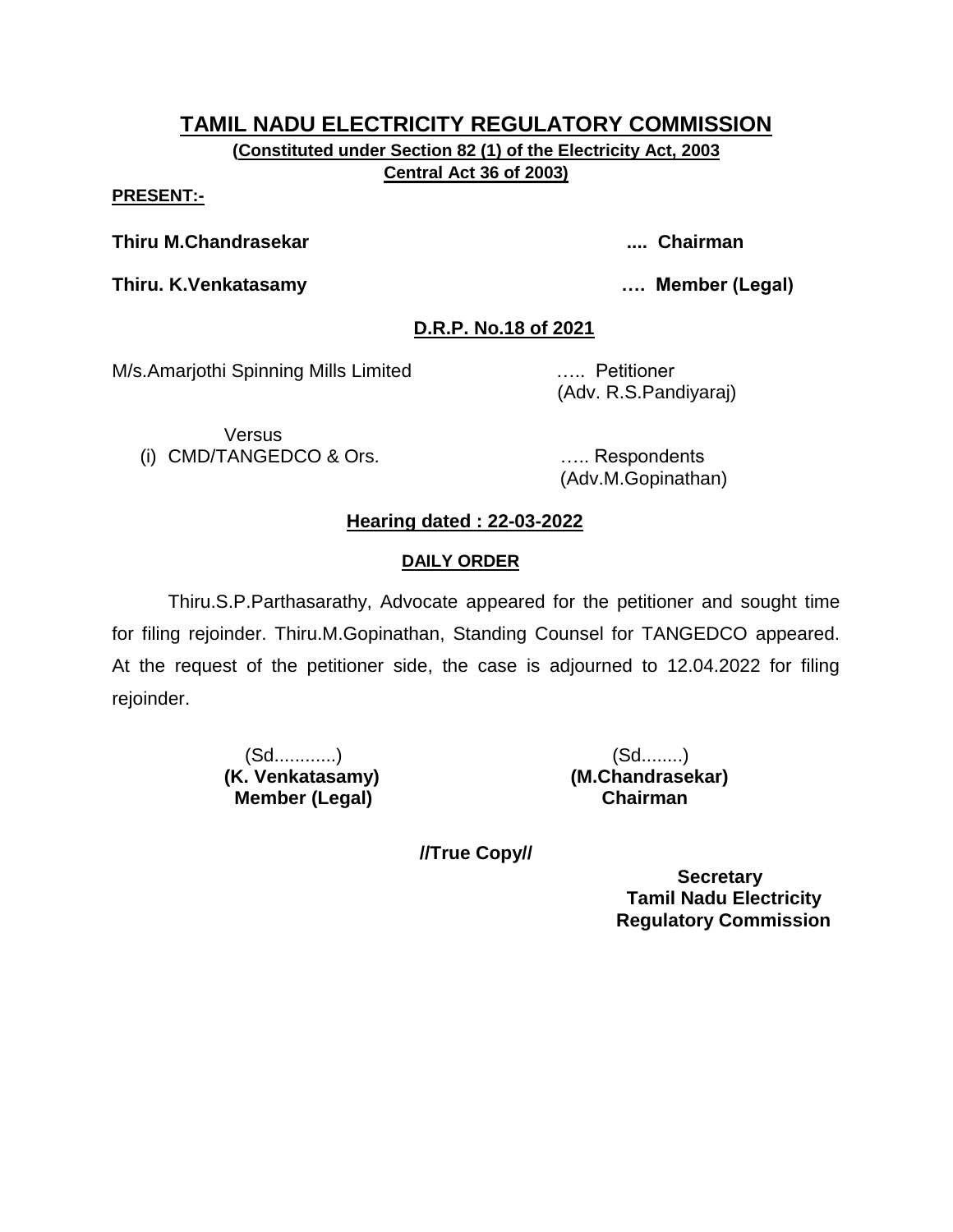**(Constituted under Section 82 (1) of the Electricity Act, 2003 Central Act 36 of 2003)**

**PRESENT:-**

**Thiru M.Chandrasekar .... Chairman**

**Thiru. K.Venkatasamy …. Member (Legal)**

**M.P. No.48 of 2021**

CE/PPP, TANGEDCO ….. Petitioner

(Adv. M.Gopinathan)

Adv.Ashwin Ramanathan on behalf of M/s.Manikaran Power Ltd & M/s.Sai Wardha Power Generation Pvt. Ltd as **Intervenors** 

#### **Hearing dated : 22-03-2022**

#### **DAILY ORDER**

Thiru.M.Gopinathan, Standing Counsel for TANGEDCO appeared and filed affidavit. Thiru.Ashwin Ramanathan, Advocate appeared on behalf of M/s.Manikaran Power Limited and M/s.Sai Wardha Power Generation Pvt. Limited as Intervenors and filed objections on behalf of them. The objections to be served on the petitioner and rejoinder, if any, to be filed before the next date of hearing. Till such time, the tender shall not be finalized by the petitioner. The case is adjourned to 12.04.2022 for further hearing.

> (Sd............) (Sd........) **(K. Venkatasamy) (M.Chandrasekar) Member (Legal) Chairman**

**//True Copy//**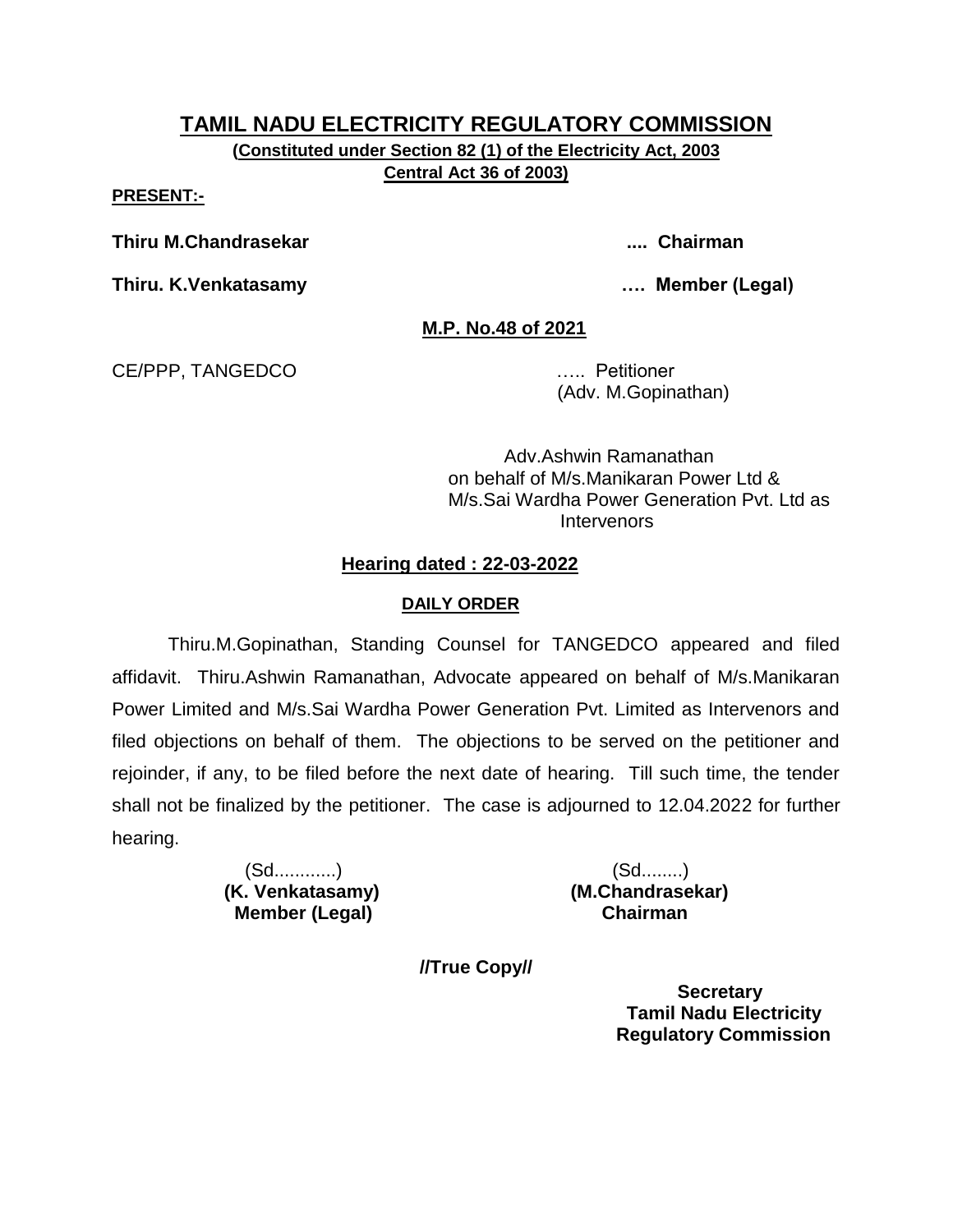# **TAMIL NADU ELECTRICITY REGULATORY COMMISSION (Constituted under Section 82 (1) of the Electricity Act, 2003 Central Act 36 of 2003)**

#### **PRESENT:-**

**Thiru M.Chandrasekar .... Chairman**

**Thiru. K.Venkatasamy …. Member (Legal)**

### **M.P. No.5 of 2022**

CFC/Regulatory Cell, TANGEDCO ….. Petitioner

(Adv. M.Gopinathan)

#### **Hearing dated : 22-03-2022**

#### **DAILY ORDER**

Thiru.M.Gopinathan, Standing Counsel for TANGEDCO appeared and sought

3 days time for filing affidavit. The case is adjourned to 29.03.2022 for filing affidavit and for hearing.

> (Sd............) (Sd........) **(K. Venkatasamy) (M.Chandrasekar) Member (Legal) Chairman**

**//True Copy//**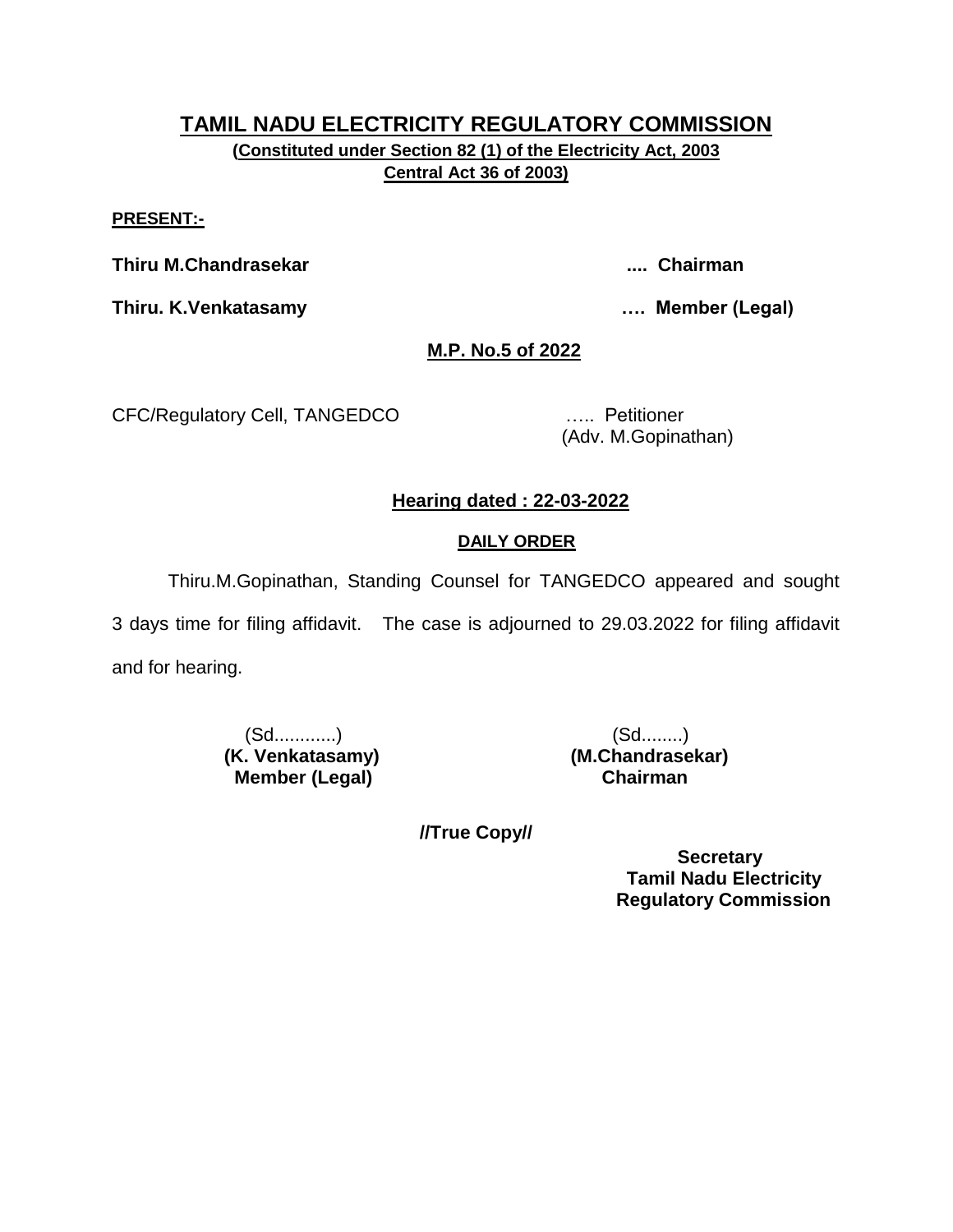#### **TAMIL NADU ELECTRICITY REGULATORY COMMISSION (Constituted under Section 82 (1) of the Electricity Act, 2003**

**Central Act 36 of 2003)**

#### **PRESENT:-**

**Thiru M.Chandrasekar .... Chairman**

**Thiru. K.Venkatasamy …. Member (Legal)**

#### **D.R.P.No.1 of 2019**

M/s.Rajshree Sugars & Chemicals Limited .... Petitioner

Versus

TANGEDCO & Ors. .... Respondents

(Adv.Rahul Balaji)

( Adv. M.Gopinathan)

#### **Hearing held on 22.03.2022**

#### **DAILY ORDER**

Thiru.Rahul Balaji, Advocate appeared for the petitioner. Thiru.M.Gopinathan, Standing Counsel for TANGEDCO appeared and prayed to post this matter on 12.04.2022 as the Senior Advocate, Thiru.N.C.Ramesh would available only on 12.04.2022. At the request of the TANGEDCO side, the case is adjourned to 12.04.2022 for arguments of the respondent.

> (Sd............) (Sd........) **(K. Venkatasamy) (M.Chandrasekar) Member (Legal) Chairman**

**//True Copy//**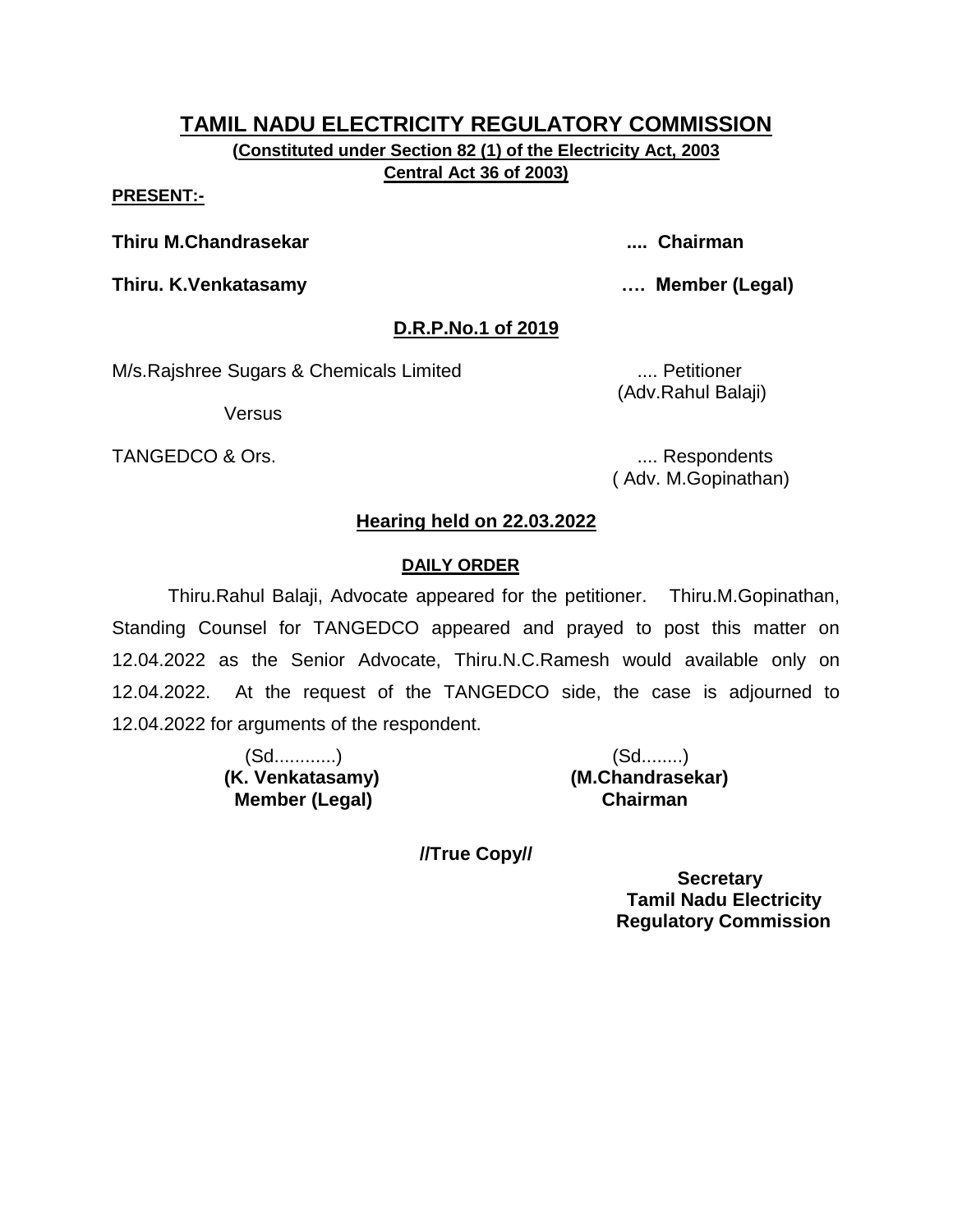### **TAMIL NADU ELECTRICITY REGULATORY COMMISSION (Constituted under Section 82 (1) of the Electricity Act, 2003**

**Central Act 36 of 2003)**

#### **PRESENT:-**

**Thiru M.Chandrasekar .... Chairman**

**Thiru. K.Venkatasamy …. Member (Legal)**

### **D.R.P.No.2 of 2019**

M/s.Rajshree Sugars & Chemicals Limited .... Petitioner

Versus

(Adv.Rahul Balaji)

TANGEDCO & Ors. .... Respondents

( Adv. M.Gopinathan)

# **Hearing held on 22.03.2022**

#### **DAILY ORDER**

Thiru.Rahul Balaji, Advocate appeared for the petitioner. Thiru.M.Gopinathan, Standing Counsel for TANGEDCO appeared and prayed to post this matter on 12.04.2022 as the Senior Advocate, Thiru.N.C.Ramesh would available only on 12.04.2022. At the request of the TANGEDCO side, the case is adjourned to 12.04.2022 for arguments of the respondent.

> (Sd............) (Sd........) **(K. Venkatasamy) (M.Chandrasekar) Member (Legal) Chairman**

**//True Copy//**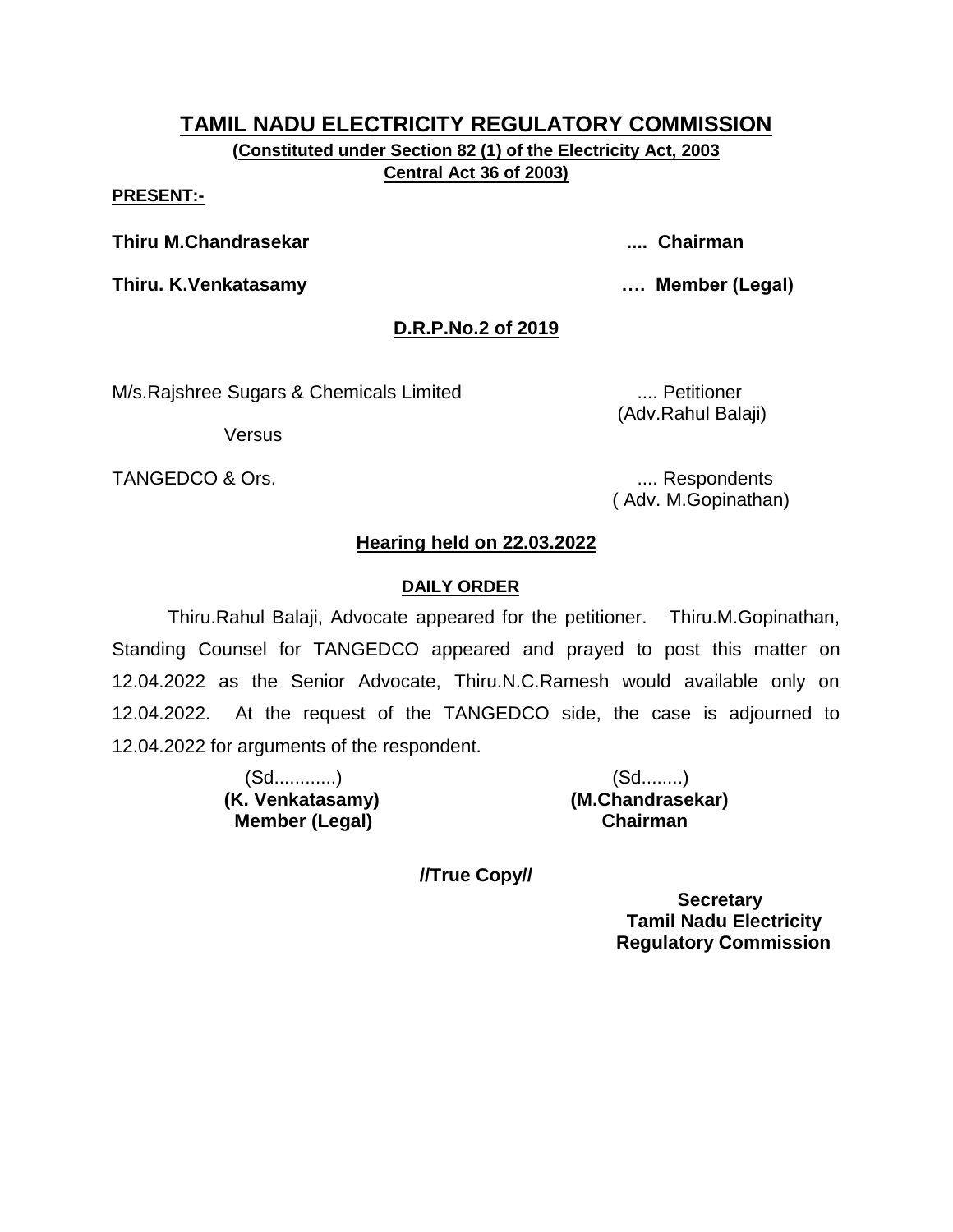# **TAMIL NADU ELECTRICITY REGULATORY COMMISSION (Constituted under Section 82 (1) of the Electricity Act, 2003**

**Central Act 36 of 2003)**

#### **PRESENT:-**

**Thiru M.Chandrasekar .... Chairman**

**Thiru. K.Venkatasamy …. Member (Legal)**

#### **D.R.P.No.4 of 2019**

M/s.Rajshree Sugars & Chemicals Limited .... Petitioner

Versus

TANGEDCO & Ors. .... Respondents

(Adv.Rahul Balaji)

( Adv. M.Gopinathan)

#### **Hearing held on 22.03.2022**

#### **DAILY ORDER**

Thiru.Rahul Balaji, Advocate appeared for the petitioner. Thiru.M.Gopinathan, Standing Counsel for TANGEDCO appeared and prayed to post this matter on 12.04.2022 as the Senior Advocate, Thiru.N.C.Ramesh would available only on 12.04.2022. At the request of the TANGEDCO side, the case is adjourned to 12.04.2022 for arguments of the respondent.

> (Sd............) (Sd........) **(K. Venkatasamy) (M.Chandrasekar) Member (Legal) Chairman**

**//True Copy//**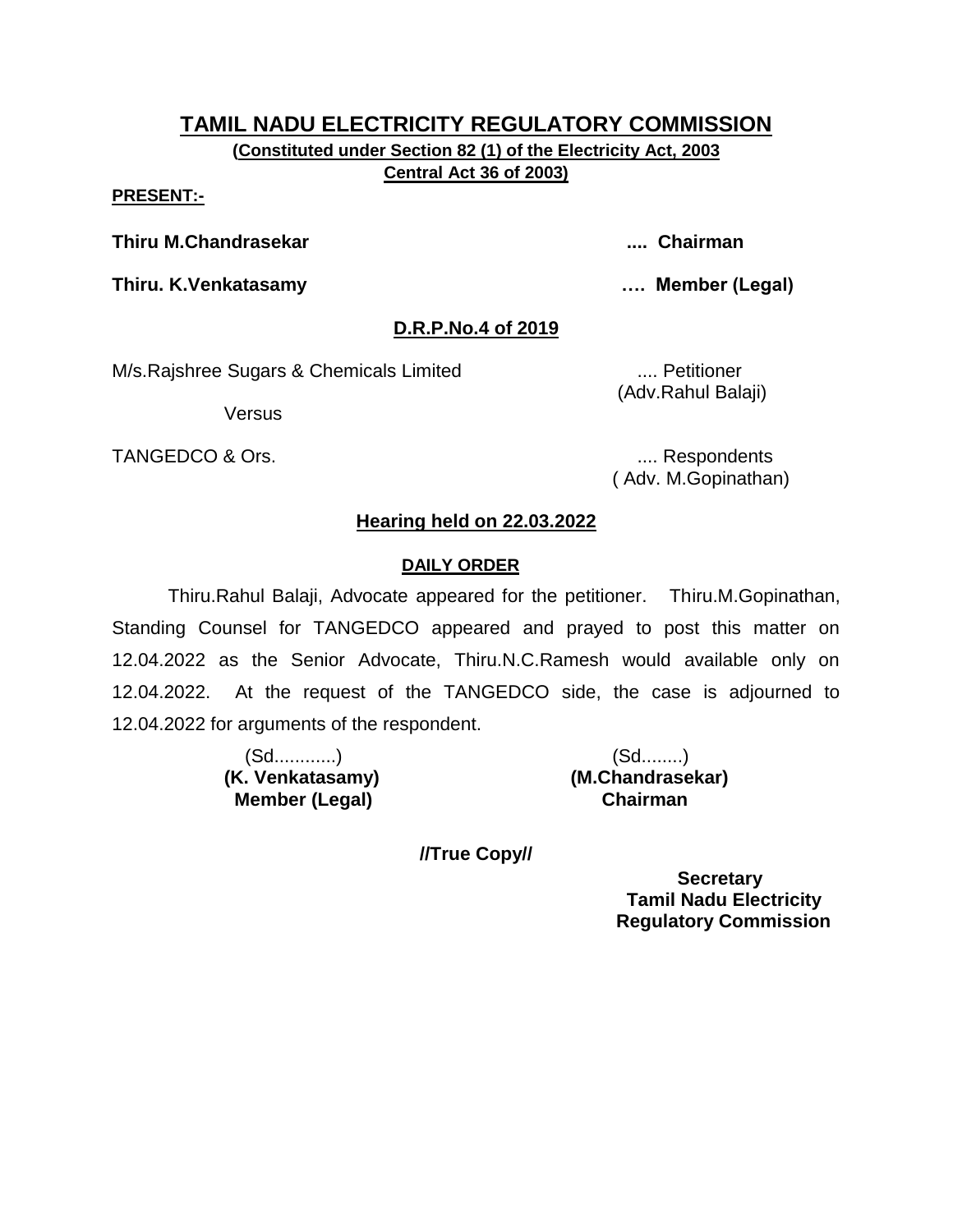**(Constituted under Section 82 (1) of the Electricity Act, 2003 Central Act 36 of 2003)**

**PRESENT:-**

**Thiru M.Chandrasekar .... Chairman**

**Thiru. K.Venkatasamy …. Member (Legal)**

# **D.R.P.No.13 of 2021**

M/s.EID Parry (India) Limited .... Petitioner

Versus

i) CMD / TANGEDCO

ii) CFC/Revenue, TANGEDCO …Respondents

(Adv. Rahul Balaji)

(Adv.M.Gopinathan)

# **Hearing held on 22-03-2022**

# **DAILY ORDER**

Thiru.Rahul Balaji, Advocate appeared for the petitioner. Thiru.M.Gopinathan, Standing Counsel for TANGEDCO appeared and prayed to post this matter on 12.04.2022 as the Senior Advocate, Thiru.N.C.Ramesh would available only on 12.04.2022. At the request of the TANGEDCO side, the case is adjourned to 12.04.2022 for arguments of the respondent.

> (Sd............) (Sd........)  **Member (Legal) Chairman**

**(K. Venkatasamy) (M.Chandrasekar)**

**//True Copy//**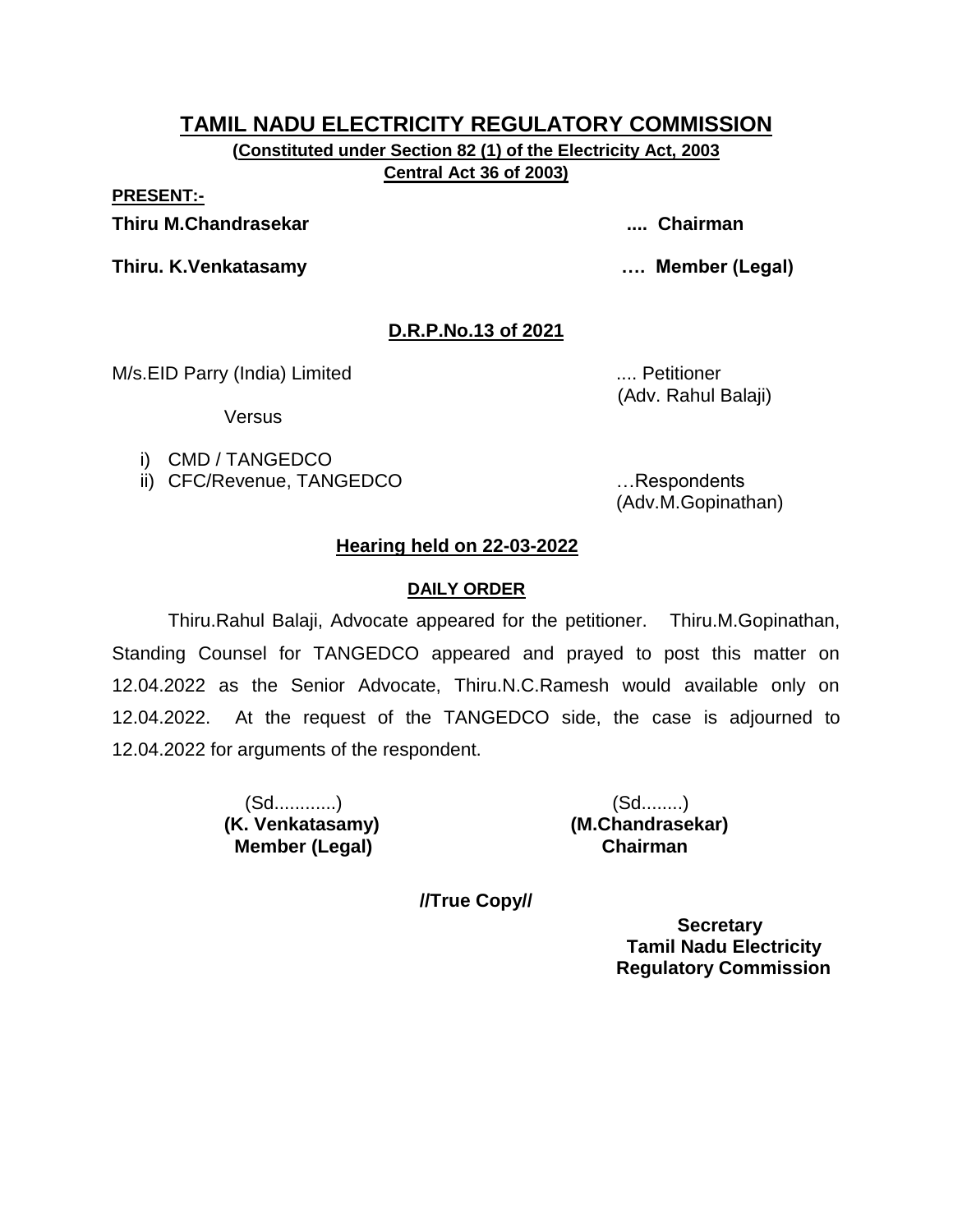**(Constituted under Section 82 (1) of the Electricity Act, 2003 Central Act 36 of 2003)**

#### **PRESENT:-**

**Thiru M.Chandrasekar .... Chairman**

**Thiru. K.Venkatasamy …. Member (Legal)**

#### **D.R.P.No.17 of 2021**

M/s.Dharani Sugars and Chemicals Limited …. Petitioner

**Versus** CMD/TANGEDCO & Ors. …. Respondents

(Adv.Rahul Balaji)

(Adv.M.Gopinathan)

### **Hearing held on 22-03-2022**

### **DAILY ORDER**

Thiru.Rahul Balaji, Advocate appeared for the petitioner and informed that counter affidavit has not been received and further sought 2 weeks time for arguments. Thiru.M.Gopinathan, Standing Counsel appeared for TANGEDCO. At the request of the petitioner side, the case is adjourned to 12.04.2022 for arguments. Meanwhile, counter to be served on the petitioner.

> (Sd............) (Sd........)  **Member (Legal) Chairman**

**(K. Venkatasamy) (M.Chandrasekar)**

**//True Copy//**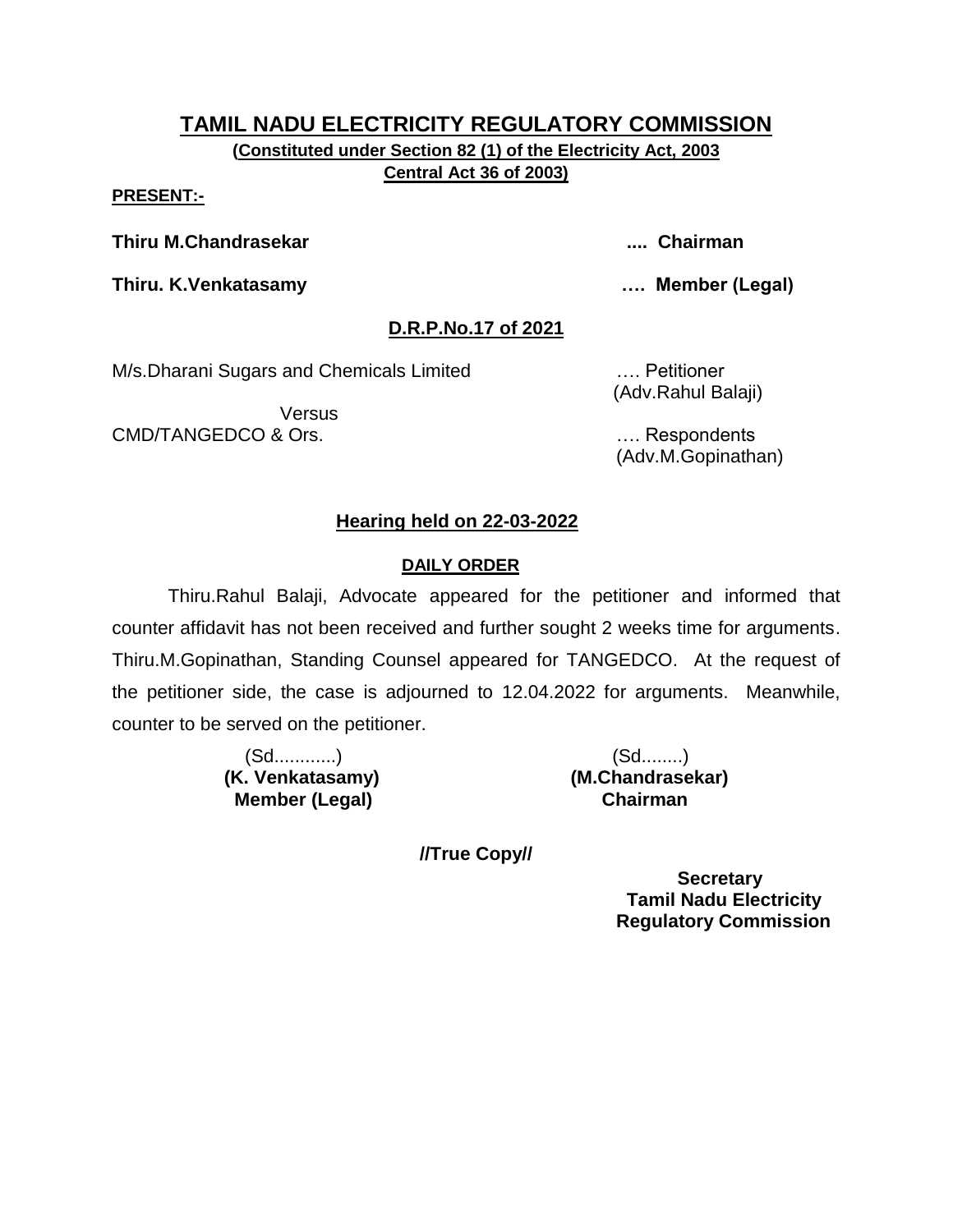**(Constituted under Section 82 (1) of the Electricity Act, 2003 Central Act 36 of 2003)**

**PRESENT:-**

**Thiru M.Chandrasekar .... Chairman**

**Thiru. K.Venkatasamy …. Member (Legal)**

#### **R.P.No.6 of 2021 in M.P.No.14 of 2012**

M/s.The Tata Power Co. Limited ….. Petitioner

(SKV Law Offices)

Versus

(i) CMD/TANGEDCO

(ii) SLDC & Ors. … Respondents (Adv.M.Gopinathan & Adv.V.Anil Kumar)

## **Hearing dated : 22-03-2022**

# **DAILY ORDER**

Thiru.Suhael Buttan, Advocate from M/s.SKV Law Offices appeared for the petitioner. Thiru.M.Gopinathan, Standing Counsel for TANGEDCO appeared. Thiru.V.Anil Kumar, Standing Counsel for SLDC appeared and sought short adjournment as the Senior Advocate, Thiru.N.C.Ramesh will be appearing in this matter. At the request of the SLDC, the case is adjourned to 12.04.2022 for arguments.

> (Sd............) (Sd........) **(K. Venkatasamy) (M.Chandrasekar) Member (Legal) Chairman**

**//True Copy//**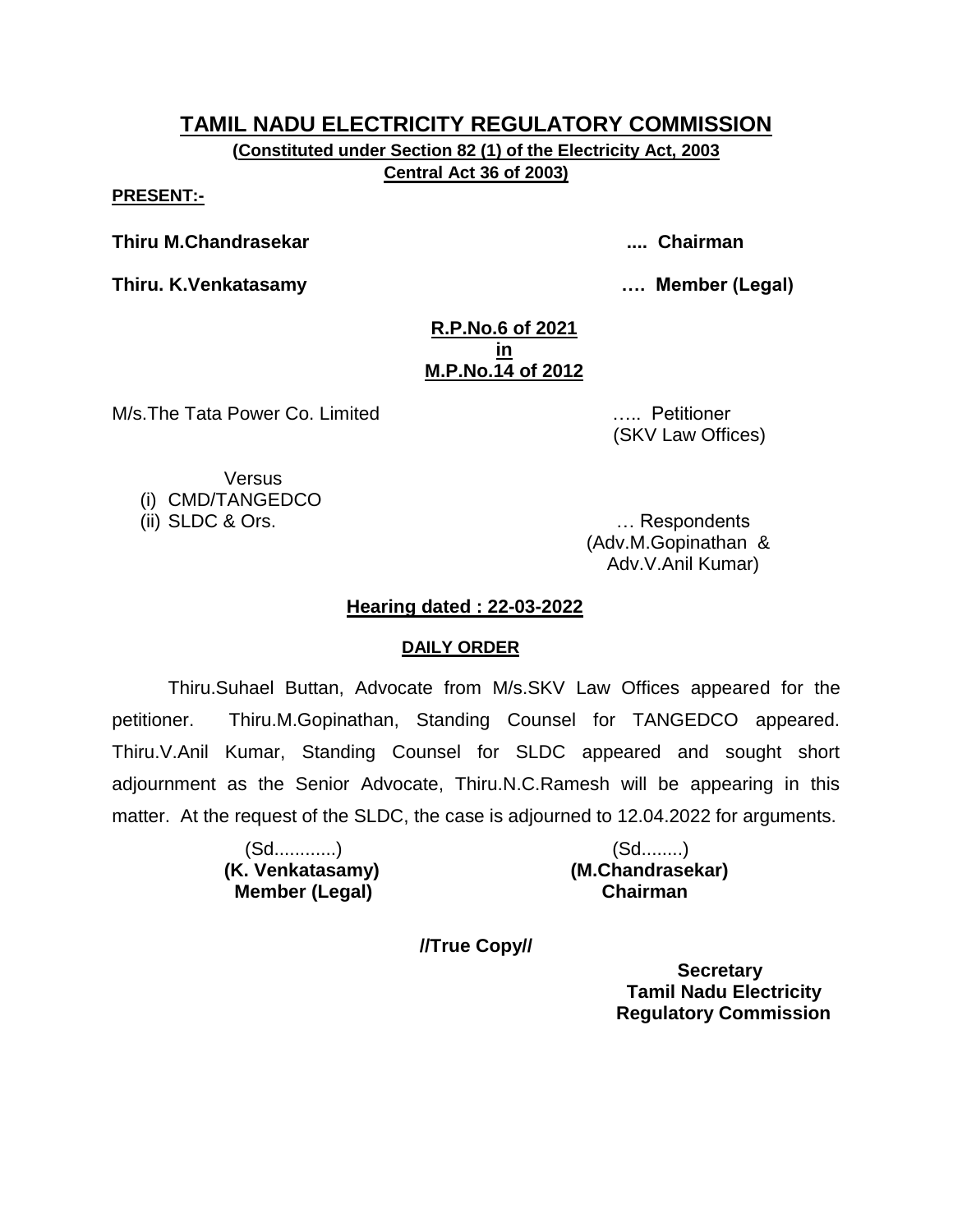**(Constituted under Section 82 (1) of the Electricity Act, 2003 Central Act 36 of 2003)**

**PRESENT:-**

**Thiru M.Chandrasekar .... Chairman**

**Thiru. K.Venkatasamy …. Member (Legal)**

#### **R.P.No.7 of 2021 in M.P.No.25 of 2021**

Rajah Muthiah Chettiar Charitable & Educational Trust .... Petitioner

Versus

(i) CMD / TANGEDCO

(ii) CFC/Regulatory Cell, TANGEDCO …. Respondents

(Adv.M.Gopinathan)

(Adv. T.Balaji)

### **Hearing held on 22-03-2022**

#### **DAILY ORDER**

Thiru.T.Balaji, Advocate appeared for the petitioner and sought short adjournment. Thiru.M.Gopinathan, Standing Counsel for TANGEDCO appeared. At the request of the petitioner side, the case is adjourned to 12.04.2022 for arguments.

> (Sd............) (Sd........) **(K. Venkatasamy) (M.Chandrasekar) Member (Legal) Chairman**

**//True Copy//**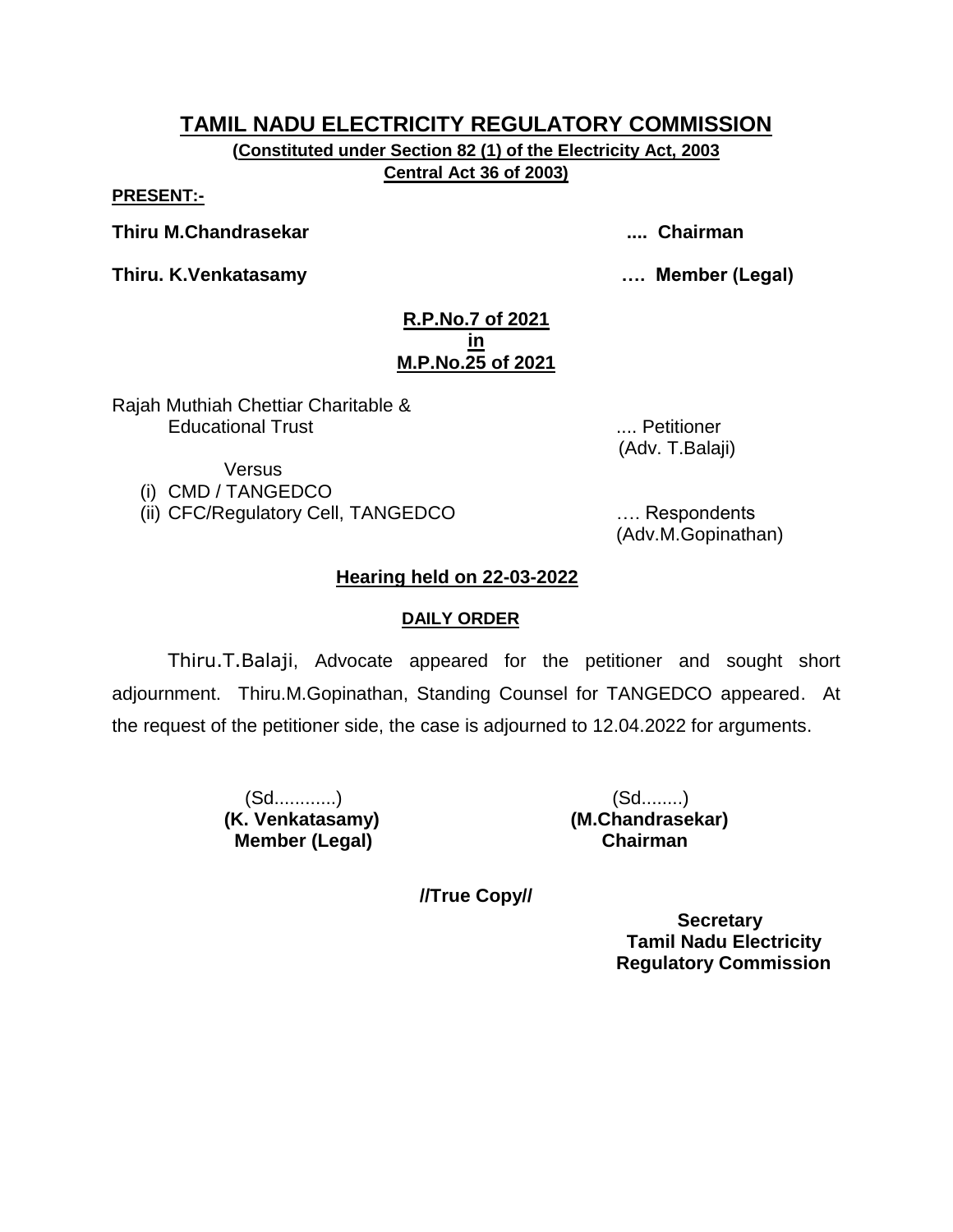**(Constituted under Section 82 (1) of the Electricity Act, 2003 Central Act 36 of 2003)**

**PRESENT:-**

**Thiru M.Chandrasekar .... Chairman**

**Thiru. K.Venkatasamy …. Member (Legal)**

#### **R.P.No.8 of 2021 in D.R.P. No.18 of 2013**

CFC/Deposits & Documentation, TANGEDCO ….. Petitioner

Versus

 (Thiru.Richardson Wilson, Addl.Govt.Pleader)

M/s.ITC Limited **M/s.ITC** Limited (M/s.S.Ramasubramanian & Associates)

#### **Hearing dated : 22-03-2022**

#### **DAILY ORDER**

Thiru.Richardson Wilson, Additional Government Pleader appeared for TANGEDCO. Thiru.Krishna Srinivasan, Advocate from M/s.S.Ramasubramaniam & Associates appeared for Respondent. Arguments of the both side heard. Written submissions to be filed by the both parties within 15 days. Order reserved.

> (Sd............) (Sd........)  **Member (Legal) Chairman**

**(K. Venkatasamy) (M.Chandrasekar)**

**//True Copy//**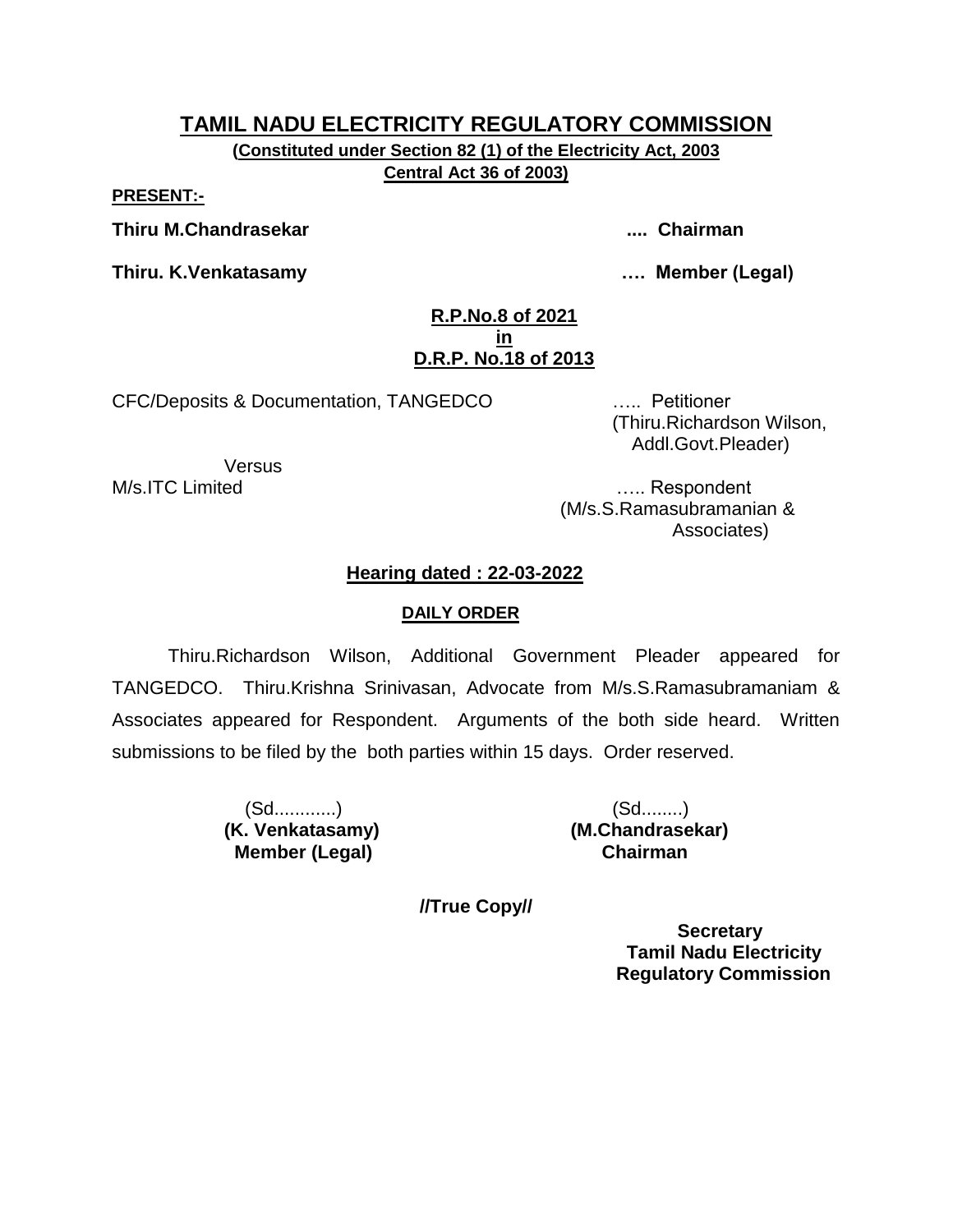**(Constituted under Section 82 (1) of the Electricity Act, 2003 Central Act 36 of 2003)**

**PRESENT:-**

**Thiru M.Chandrasekar .... Chairman**

**Thiru. K.Venkatasamy …. Member (Legal)**

(Adv.Ravi Kishore)

#### **R.P.No.1 of 2021 In D.R.P.No.8 of 2016**

PTC India Limited **Exercise 2018** 2019 12:00:00 MHz 2019 12:00:00 MHz 2019 12:00:00 MHz 2019 12:00:00 MHz 2019 12:00:00 MHz 2019 12:00:00 MHz 2019 12:00:00 MHz 2019 12:00:00 MHz 2019 12:00:00 MHz 2019 12:00:00 MHz 2019 12:

**Versus** 

(i) MALCO Energy Limited

(ii) CMD / TANGEDCO … Respondents (Adv.Rahul Balaji for R-1 & Adv.M.Gopinathan for R-2)

## **Hearing held on 22-03-2022**

#### **DAILY ORDER**

Thiru.Ravi Kishore, Advocate appeared for the petitioner. Thiru.Rahul Balaji, Advocate appeared for M/s.MALCO Energy Limited (R-1). Thiru.M.Gopinathan, Standing Counsel for TANGEDCO and prayed to post this matter on 12.04.2022 as the Senior Advocate, Thiru.N.C.Ramesh will be available only on 12.04.2022. R-1 ready for arguments. At the request of the TANGEDCO side, the case is adjourned to 12.04.2022 for arguments of the respondents.

> (Sd................) (Sd........)  **Member (Legal) Chairman**

 **(K. Venkatasamy) (M.Chandrasekar)**

**//True Copy//**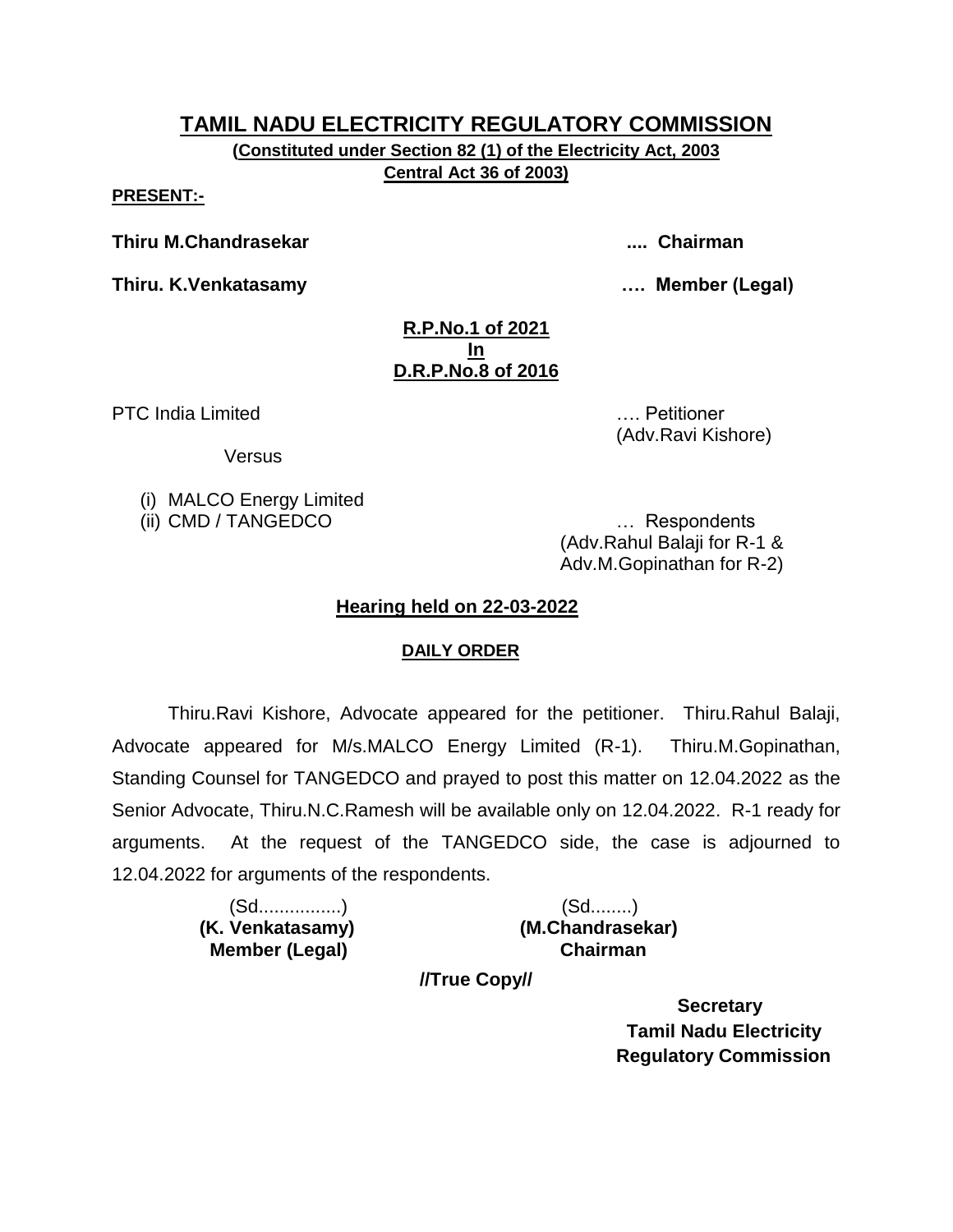**(Constituted under Section 82 (1) of the Electricity Act, 2003 Central Act 36 of 2003)**

**PRESENT:-**

**Thiru M.Chandrasekar .... Chairman**

**Thiru. K.Venkatasamy …. Member (Legal)**

#### **R.P.No.5 of 2021 in D.R.P.No.8 of 2016**

CE/PPP, TANGEDCO …. Petitioner

Versus

(i) M/s.MALCO Energy Limited

(ii) PTC India Limited … Respondents

(Adv.Rahul Balaji for R-1 & Adv.Ravi Kishore for R-2)

(Adv.M.Gopinathan)

#### **Hearing held on 22-03-2022**

#### **DAILY ORDER**

Thiru.M.Gopinathan, Standing Counsel for TANGEDCO and sought short adjournment as the Senior Advocate, Thiru.N.C.Ramesh will be appearing in this matter. Thiru.Rahul Balaji, Advocate appeared for M/s.MALCO Energy Limited (R-1). Thiru.Ravi Kishore, Advocate appeared for PTC India Limited (R-2). Respondents are ready for arguments. At the request of the petitioner side, the case is adjourned to 12.04.2022 for arguments.

> (Sd................) (Sd........)  **Member (Legal) Chairman**

 **(K. Venkatasamy) (M.Chandrasekar)**

**//True Copy//**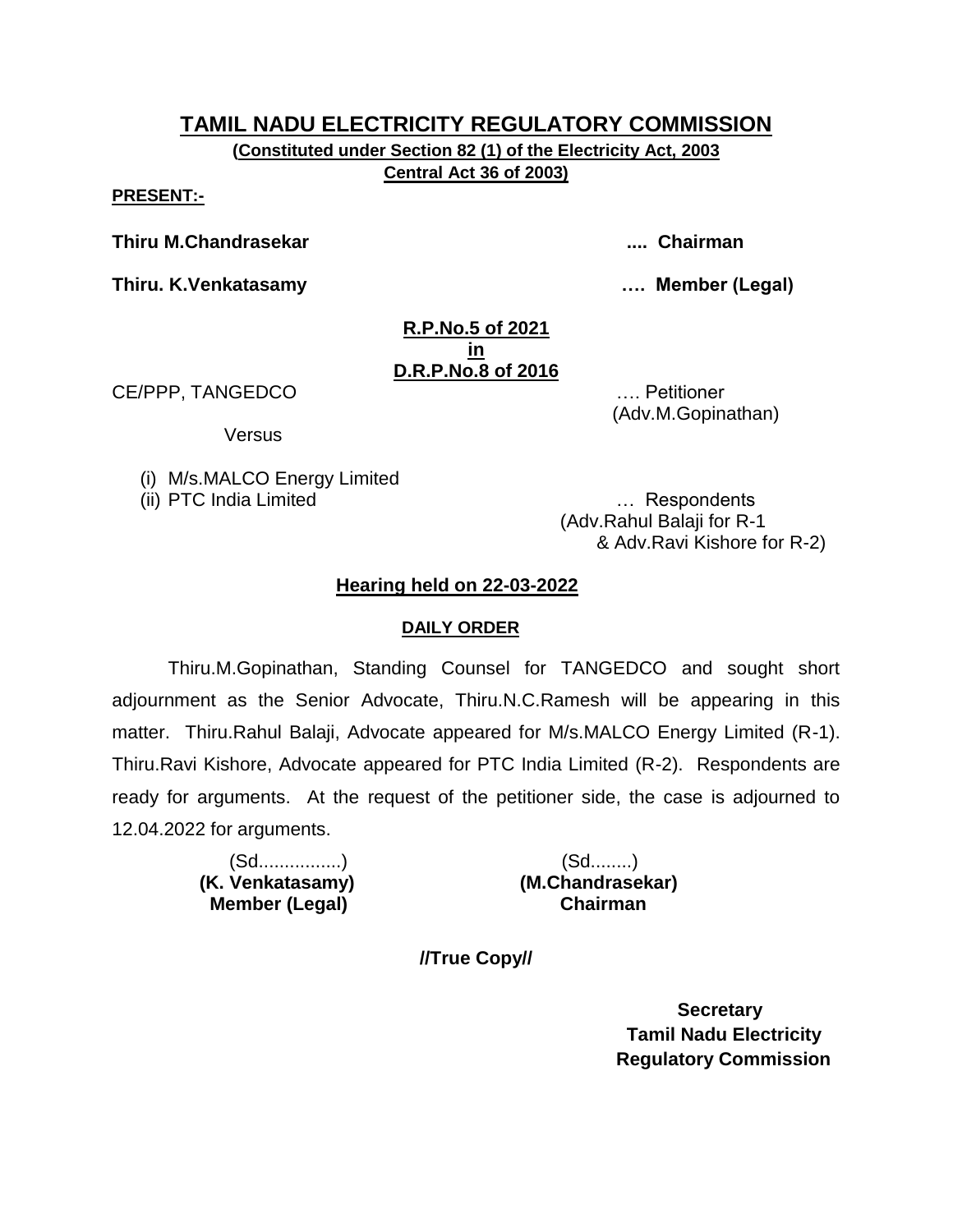#### **TAMIL NADU ELECTRICITY REGULATORY COMMISSION (Constituted under Section 82 (1) of the Electricity Act, 2003 Central Act 36 of 2003)**

**PRESENT:-**

#### **Thiru M.Chandrasekar .... Chairman**

#### **Thiru. K.Venkatasamy …. Member (Legal)**

#### **T.A.No.14, 16, 20 to 26, 35-36, 43-45, 47, 49 to 51, 55, 57-58, 60, 61, 65 of 2022**

M/s.A.R.S.Metals Limited & others .... Petitioners

Versus

i) CMD / TANGEDCO & Ors. **Example 20** in the second control of the second control of the second control of the second control of the second control of the second control of the second control of the second control of the s

(AGP.Richardson Wilson)

 (Adv.Rahul Balaji, Adv.Vinod Kumar & Others)

#### **Hearing held on 22-03-2022 DAILY ORDER**

The Advocates appeared for the petitioners. Thiru.Richardson Wilson, Additional Government Pleader appeared for TANGEDCO. Commission directed the petitioners to pay required court fee as applicable at the time of transfer by High Court and file the relevant documents in 3 green copies and 5 white copies along with vakalath. Commission also directed the respondents to file the counter affidavit before 12.04.2022. The case is adjourned to 12.04.2022 for filing counter and arguments subject to payment of court fees as applicable at the time of transfer by the Hon'ble High Court.

> (Sd................) (Sd........)  **(K. Venkatasamy) (M.Chandrasekar) Member (Legal)**

**//True Copy//**